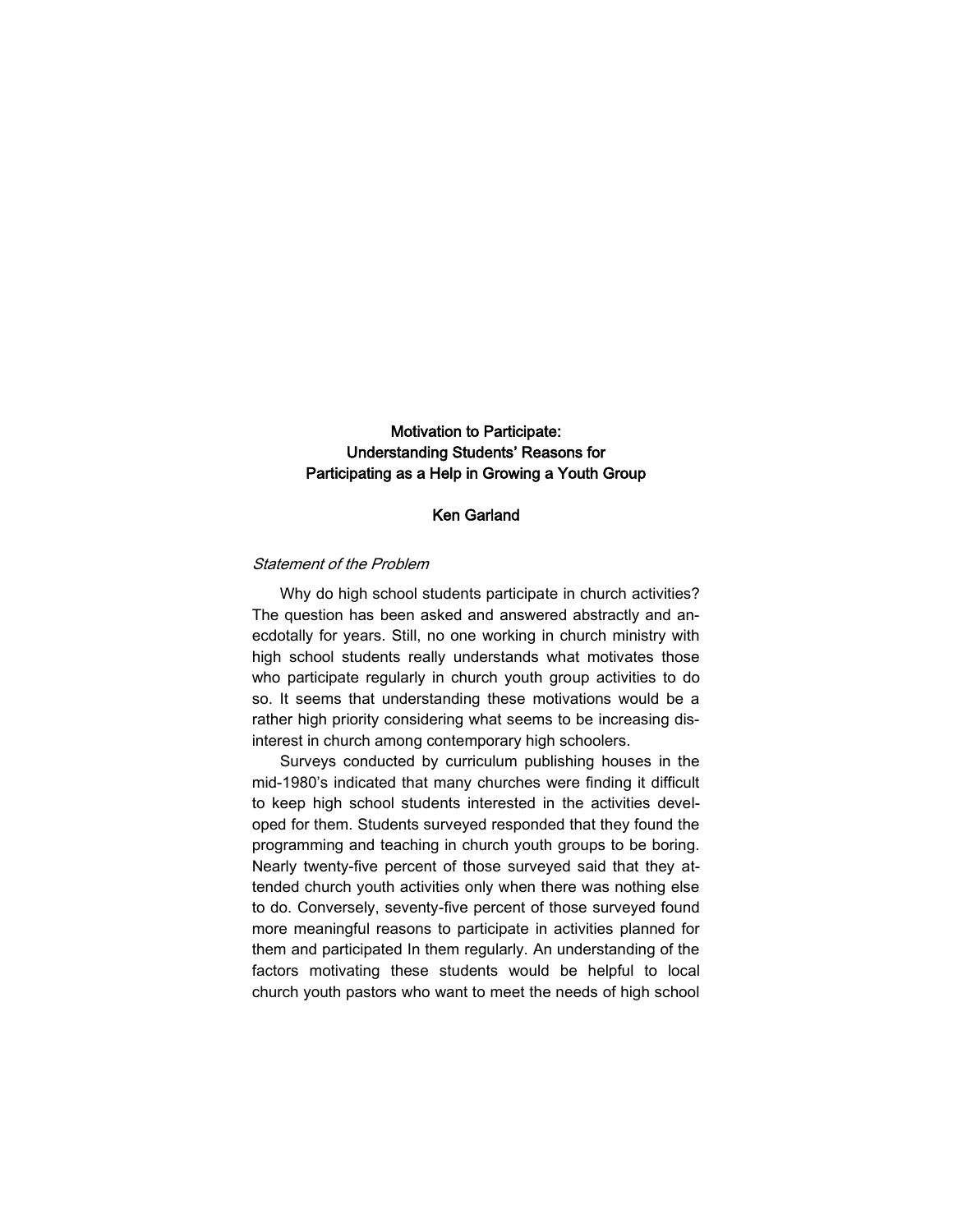students.

The experiences of twenty church youth ministers who participated in a May, 1988 symposium in Southern California indicated that each had problems keeping high school students interested in the various ministries in their churches. Asked to list their major concerns in youth ministry, the participants, all from large churches in California, Oregon, Wyoming, Arizona, and Texas, listed among their highest three concerns the issue of keeping students active once they have been introduced to the high school ministry of the church. When asked what percentage of the high school group were drop-outs, the responses ranged from a low of about twenty percent to a high of over forty percent. The average percentage of dropouts reported was twentyeight percent, or more than one fourth of the total group.

#### Background of the Study

Boshier (1971), through a factor analysis, developed an Educational Participation Scale (EPS) which identified six factors contributing to levels of motivation to participate in adult learning. Morstain and Smart (1974) successfully replicated Boshier's work in the United States. An adaptation of Boshier's EPS was used in this study because no other instrument dealing with motivation to participate was located which had previously been tested on an adolescent population.

In attempting to assess the levels of motivation of students who are participating in various local church youth ministry programs, it is believed that an adaptation of the EPS would serve as a valuable instrument for gathering data from a sample of high school students for two reasons. First, the EPS offers a proven instrument used in many studies. Admittedly, these studies were with adults, but it offers assistance for this study of adolescents because it dealt with adults who were voluntarily involved in continuing educational programs. Since most high school young people who are involved in local church youth ministries do so voluntarily, this instrument would appear to be applicable. Second, the six factors identified by the EPS studies appear to be pertinent to high school students' participation in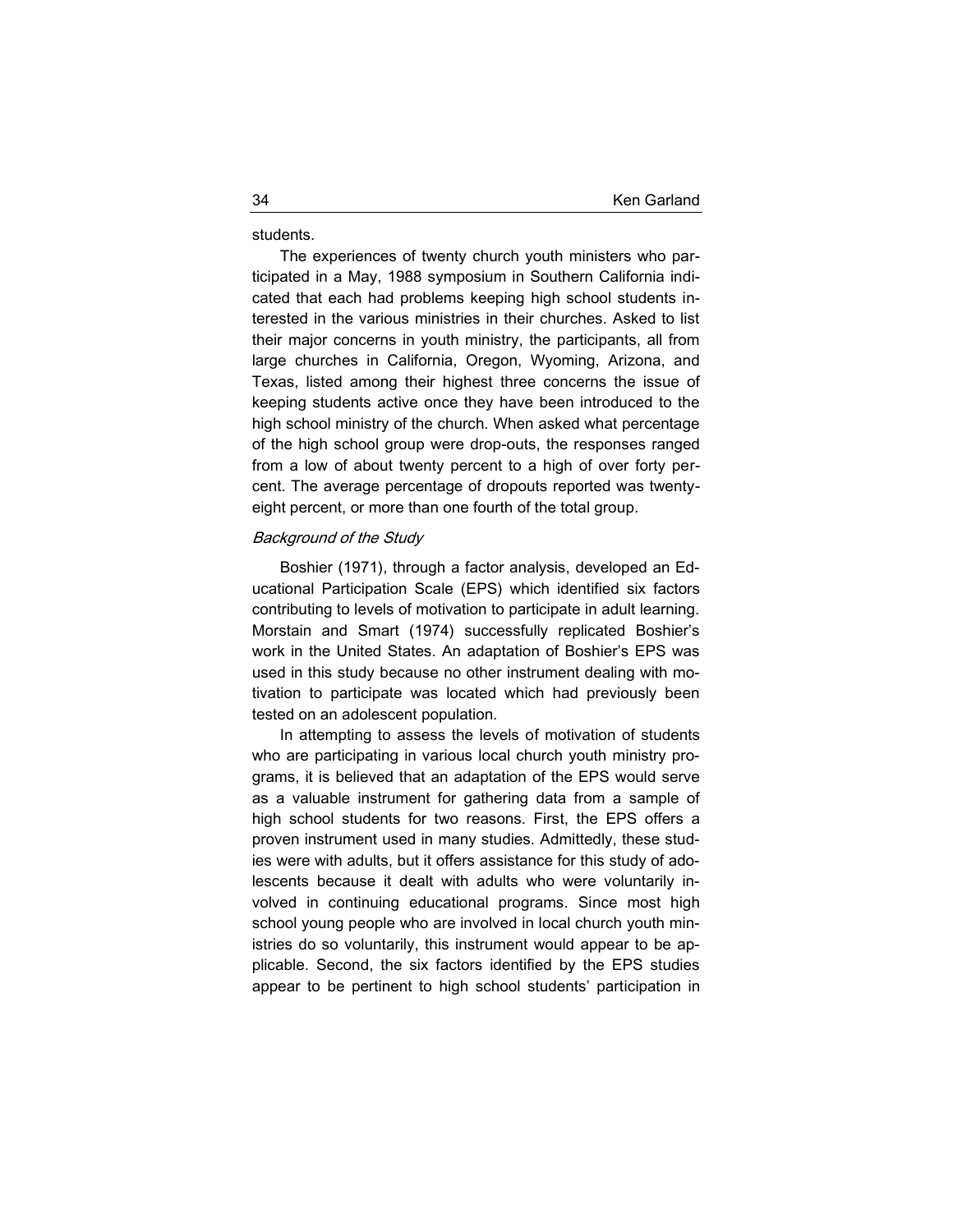church youth programs, with the possible exception of the factor of professional advancement.

#### Research Questions

- 1. What are the factors which motivate high school students to participate in Sunday school and weekly youth group meetings in their church youth ministry?
- 2. Are there any significant differences or relationships among the factors and various demographic variables tested?

#### Population

The population for this study was the high school students who were involved in Sunday school and the high school youth groups of the Conservative Baptist Association (CBA) of Southern California. All of the churches in the Southern California region of the CBA were asked to allow the instrument to be administered to their high school students with care given to the inclusion of churches of various sizes to insure that the findings are not limited to churches of any one size. Anonymity was safeguarded for subjects and their churches, in order to protect the privacy of the population and insure honest and frank responses on the part of each participant.

## **Procedures**

The instrument to be used for gathering data contained two major areas of concern. The first is basic demographic data which asked for the following data from each participant: sex, grade in school, current age, years as a Christian, years of attendance at present church, family religious background, family living situation, and attendance patterns in the programs in question.

Then, the students responded to items adapted from the Education Participation Scale of Boshier (1971) in terms of their motivation to participate in the two major areas of local church youth programming; Sunday school and weekly youth group meetings. Adaptations in language were made to increase the instrument's acceptability by a high school audience. Changes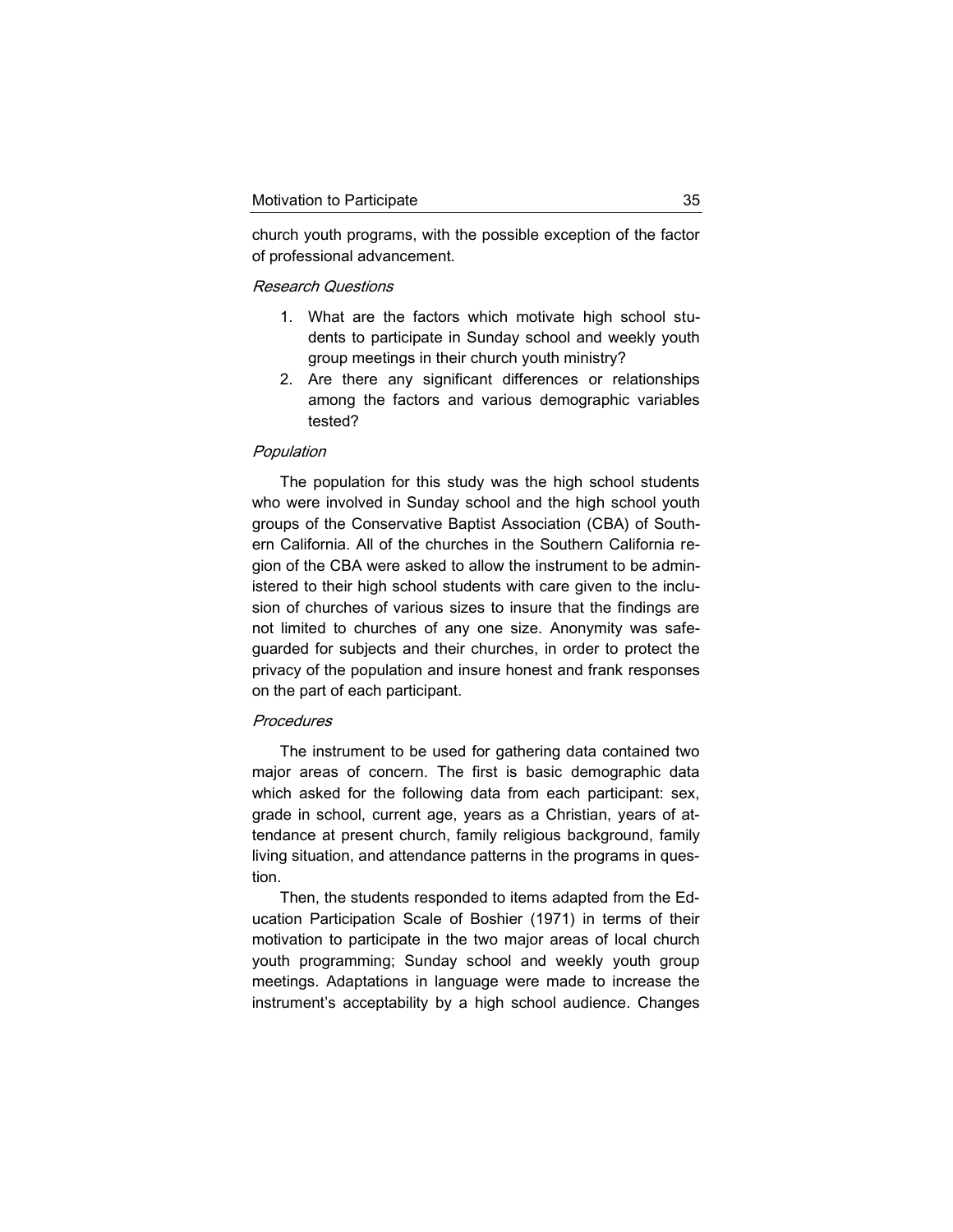were also made in the EPS to include the five religious motivational items taken from Utendorf's research on religious development. Utendorf (1985) studied motivation to participate factors among participants in Roman Catholic lay ministry training programs. The five religious/spiritual items added by Utendorf are: (a) to help me grow spiritually, (b) to become more knowledgeable about my faith, (c) to enable me to help the church change and develop, (d) to enable me to help others grow spiritually, and (e) to help deepen my faith. These items made up the religious/spiritual variables for comparison.

The EPS section of the survey contained 50 discreet items seeking to identify the motivations to participate on the part of the respondents. Respondents answered each item by circling a number on a 1-6 Likert scale, with 1 identifying the item as one which was least likely to be a motivation to participate and 6 identifying the item as one which was most likely to be a motivation to participate.

Upon completion of the instrument, it was submitted to several professional measurement experts for review. Then the instrument was submitted for review to a panel of professional youth workers taken from the CBA of Southern California. It was then revised according to the recommendations of both review groups to insure face validity. A pilot study involving forty high school students was conducted for the purpose of determining the reliability of the instrument. Revisions were also made in the instrument in light of these findings.

Once a reliable and valid instrument was obtained, the steps involved in circulating the instrument and collecting the data for analysis were as follows. The Executive Director of the Conservative Baptist Association of Southern California was contacted to obtain permission to invite churches to participate. A mailing list of churches was obtained from his office.

A letter was mailed to the churches inviting them to participate in the study. Included with the letter was a document outlining the purpose and significance of the study and a form for the church youth leader to return indicating his/her willingness to participate.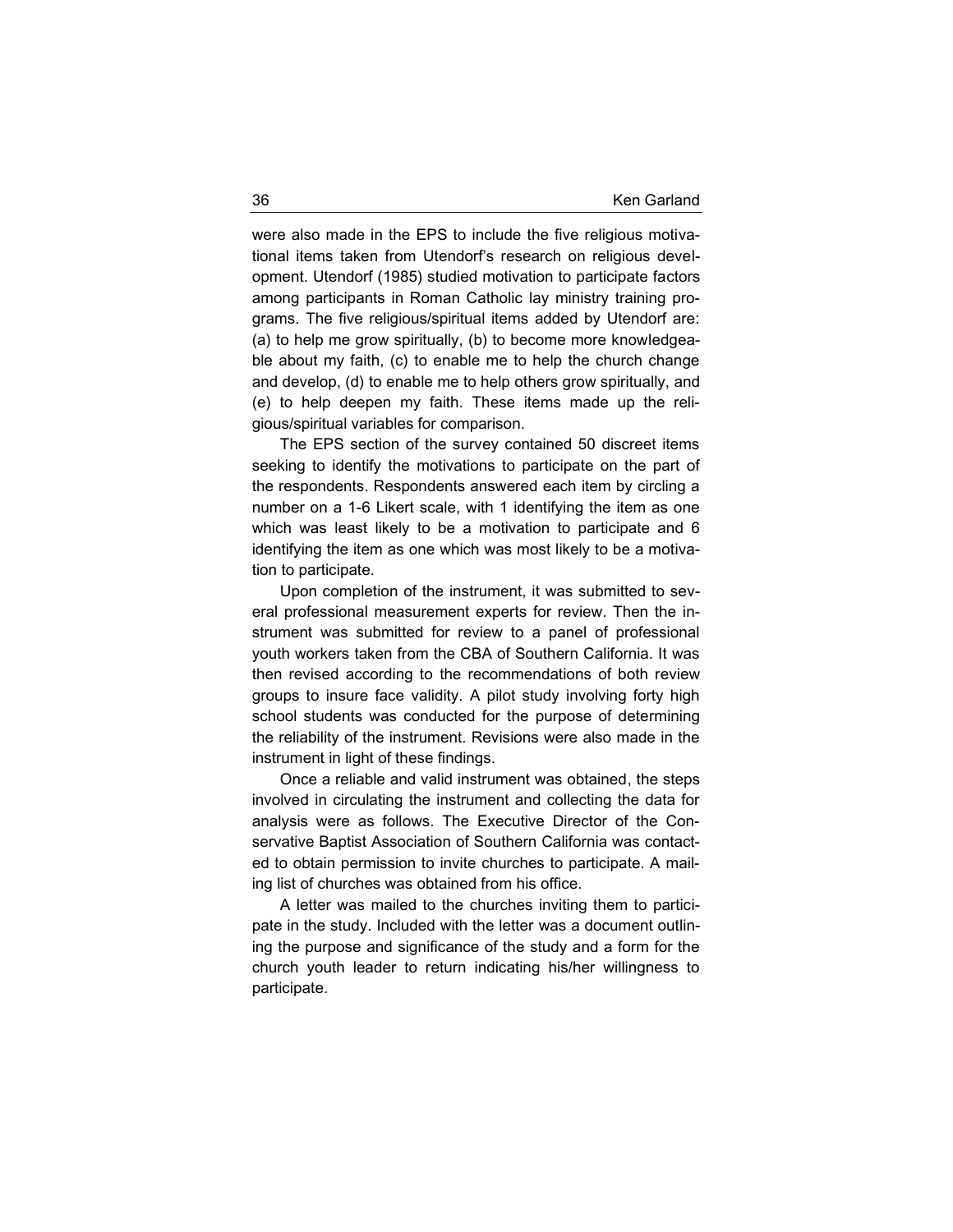A packet was mailed to each youth leader who responded. The packet included enough instruments for all of his/her high school students, an instructional document explaining how the instrument should be administered and collected, and a postage paid envelope for the purpose of returning the completed instruments.

The collected instruments were then categorized according to the size of the youth groups. Churches with fifty-one or more high school students were classified as large youth groups; churches with twenty-one to fifty students were classified as medium sized youth groups and churches with twenty or fewer students were classified as small youth groups.

Data from all the usable instruments returned were used in the statistical analysis.

The administrator of the instruments was instructed to guide the students through the completion of the instrument in the best attended weekly function of the high school group to insure the largest possible level of participation on the part of students. For most Southern California churches, this was Sunday school or the weekly youth group meeting.

#### Analysis of Data

Several statistical procedures were used to obtain the needed results from the data collected. A factor analysis was used to determine how the 50 items loaded to form motivation factors. A repeated measures ANOVA procedure was used to test levels of difference between groups of three or more with regard to the factors. T-test procedures were used to test levels of difference between two groups with regard to the factors. Finally the Pearson product-moment correlation was used to obtain levels of correlation where needed. All data were tested at the .05 level of significance.

#### **Findings**

Data was obtained on the following demographic variables to discern which, if any of them would render differences in the motivation factors: gender, grade in school, number of years as a Christian, number of years attending current church youth group,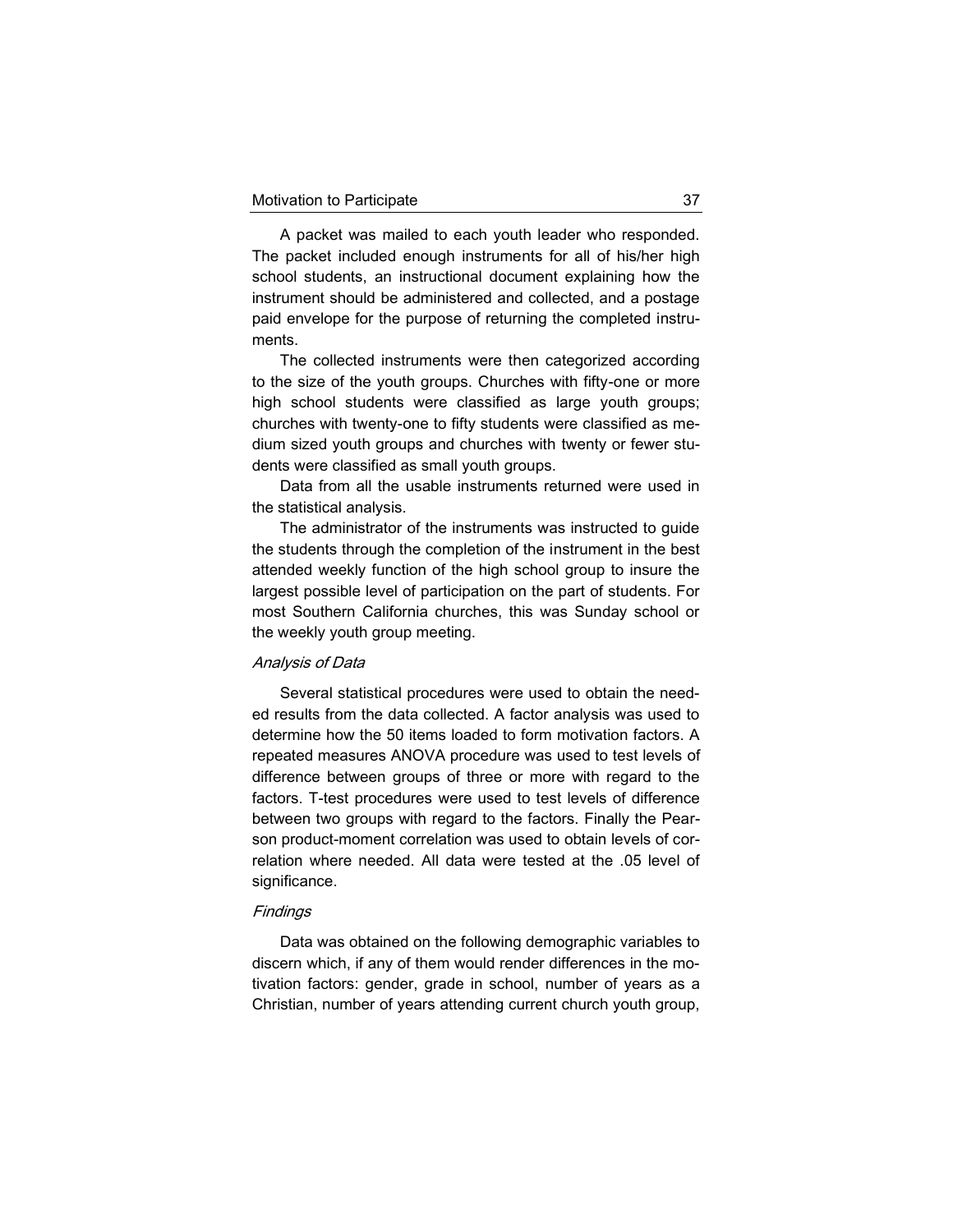youth group size, and whether or not the respondent was living in a Christian home.

The factors which emerged from the factor analysis proved to be quite reliable statistically. Table 1 below lists the seven factors motivating Sunday school attendance and the seven factors motivating youth group attendance with the Kuder-Richardson reliability alpha statistic for each.

Table 1

| Factor                        | Alpha Coefficient |
|-------------------------------|-------------------|
| Sunday School                 |                   |
| Spiritual Growth              | .869              |
| <b>External Expectations</b>  | .836              |
| Social Contact                | .810              |
| Pleasing God                  | .788              |
| Escape                        | .785              |
| <b>Identity Formation</b>     | .761              |
| Service to Others             | .755              |
|                               |                   |
| Youth Group                   |                   |
| Spiritual Growth              | .892              |
| <b>External Expectations</b>  | .882              |
| <b>Identity Formation</b>     | .877              |
| Social Stimulation            | .859              |
| Escape                        | .823              |
| Integration of Faith and Life | .792              |
| Cognitive Interest            | .784              |
|                               |                   |

Reliability of Motivation Factors of EPS

Tables 2-8 contain each of the seven factors motivating Sunday school attendance, the specific items from the EPS which loaded into that factor and the factor loading value for that item.

Table 2

Factor I: Sunday School Spiritual Growth

| Items Included In The Factor             | Factor Loading |
|------------------------------------------|----------------|
| to help me grow spiritually              | .730           |
| to help change my life                   | .542           |
| to become more knowledgeable of my faith | .804           |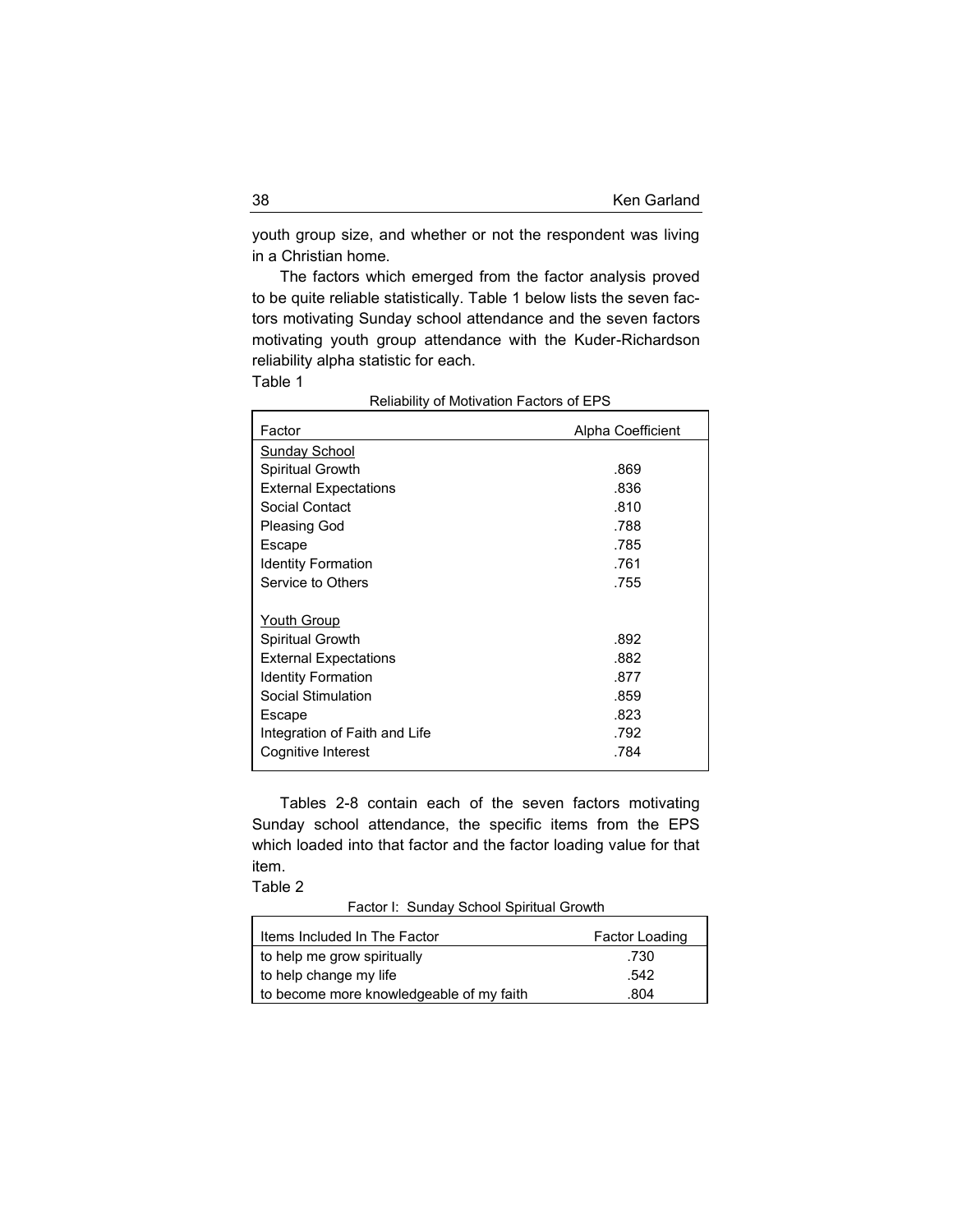# Motivation to Participate 39

| to get a sense of purpose for my life            | .659 |
|--------------------------------------------------|------|
| to use my spiritual gifts                        | .633 |
| to learn more about the Bible                    | .736 |
| to increase my faith                             | .714 |
| to give/receive encouragement in Christian. life | .574 |
|                                                  |      |

## Table 3

 $\Gamma$ 

Factor II: Sunday School Honor to God

| Items Included In The Factor         | Factor Loading |
|--------------------------------------|----------------|
| to please God                        | .698           |
| to show my respect for God           | .736           |
| to receive God's blessing and reward | .687           |
|                                      |                |

## Table 4

Factor III: Sunday School Service to Others

| Items Included In The Factor               | Factor Loading |  |
|--------------------------------------------|----------------|--|
| to help me understand and relate to people | .419           |  |
| to improve my ability to serve others      | .463           |  |
| to help my church change and grow          | .511           |  |
|                                            |                |  |

# Table 5

 $\blacksquare$ 

Factor IV: Sunday School Social Contact

| Items Included In The Factor              | Factor Loading |
|-------------------------------------------|----------------|
| to make new friends                       | .591           |
| to become acquainted with friendly people | .567           |
| to spend time with my friends             | .751           |
| to share my life with other people        | .546           |
| to participate in group activities        | .670           |

# Table 6

 $\blacksquare$ 

# Factor V: Sunday School Identity Formation

| Items Included In The Factor                | Factor Loading |
|---------------------------------------------|----------------|
| to broaden my perspective on life           | .543           |
| to provide contrast to other things I learn | .694           |
| to provide contrast to the rest of my life  | 674            |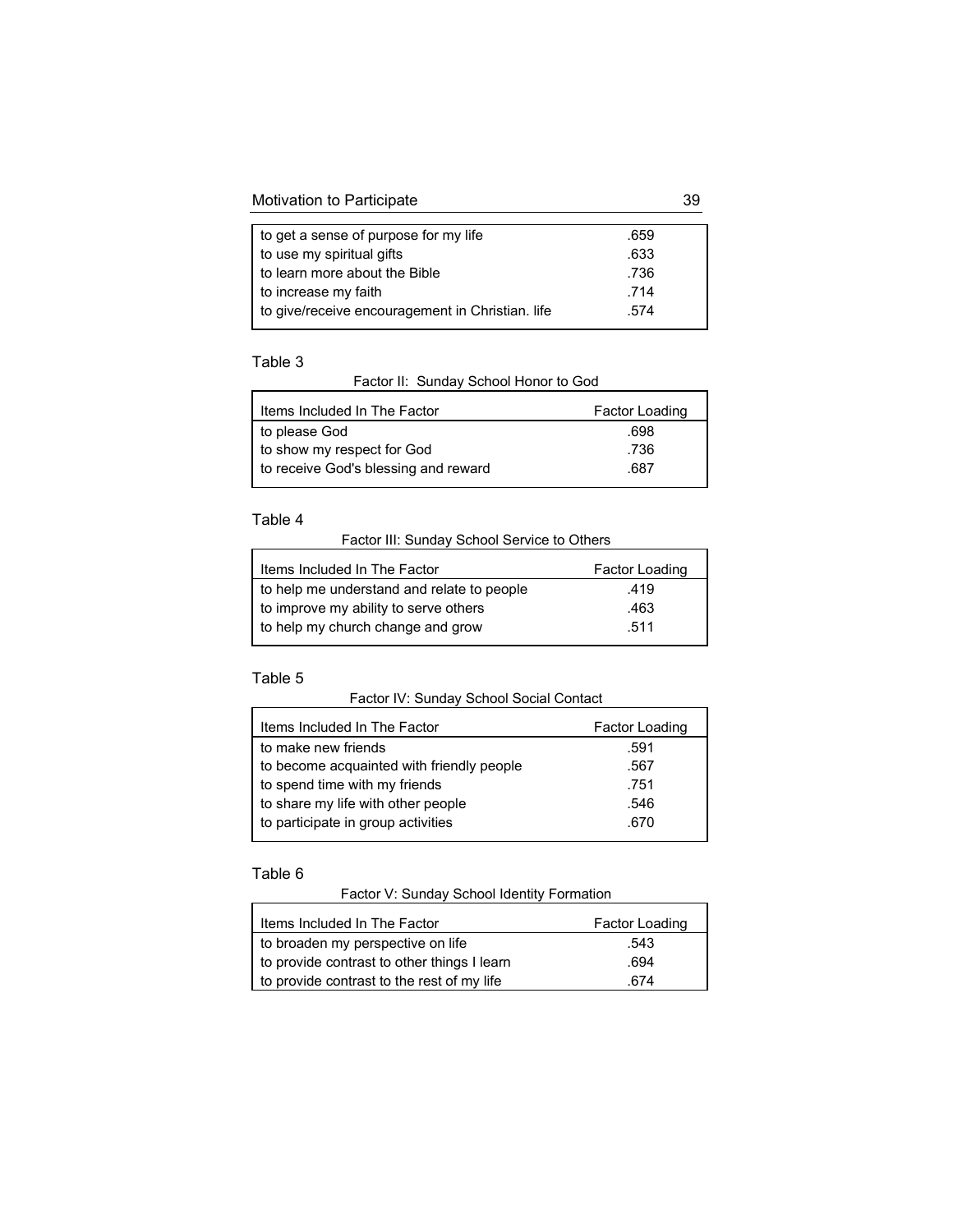| 40 | <b>Ken Garland</b> |
|----|--------------------|
|    |                    |

| to satisfy my curiosity about who God is | 648 |
|------------------------------------------|-----|
|------------------------------------------|-----|

# Table 7

Factor VI: Sunday School Escape

| Items Included In The Factor                 | Factor Loading |
|----------------------------------------------|----------------|
| to get away from problems & stresses         | .652           |
| to get a break in routine of school & chores | .707           |
| to have a few hours from responsibility      | .642           |
| to get relief from boredom                   | .454           |
|                                              |                |

# Table 8

| Factor VII: Sunday School External Expectations |  |
|-------------------------------------------------|--|
|-------------------------------------------------|--|

| Factor Loading |
|----------------|
| .565           |
| .651           |
| .748           |
| .660           |
| .769           |
| .720           |
| .696           |
|                |

Similarly, Tables 9-15 contain each of the seven factors motivating participation in weekly youth group meetings, the items which loaded into each of those factors and the loading value of each item.

## Table 9

Factor I: Youth Group Spiritual Growth Factor

| Items Included In The Factor                     | Factor Loading |
|--------------------------------------------------|----------------|
| to help me grow spiritually                      | .822           |
| to increase my faith                             | .638           |
| to be obedient to God and His word               | .883           |
| to give/receive encouragement in Christian. life | .628           |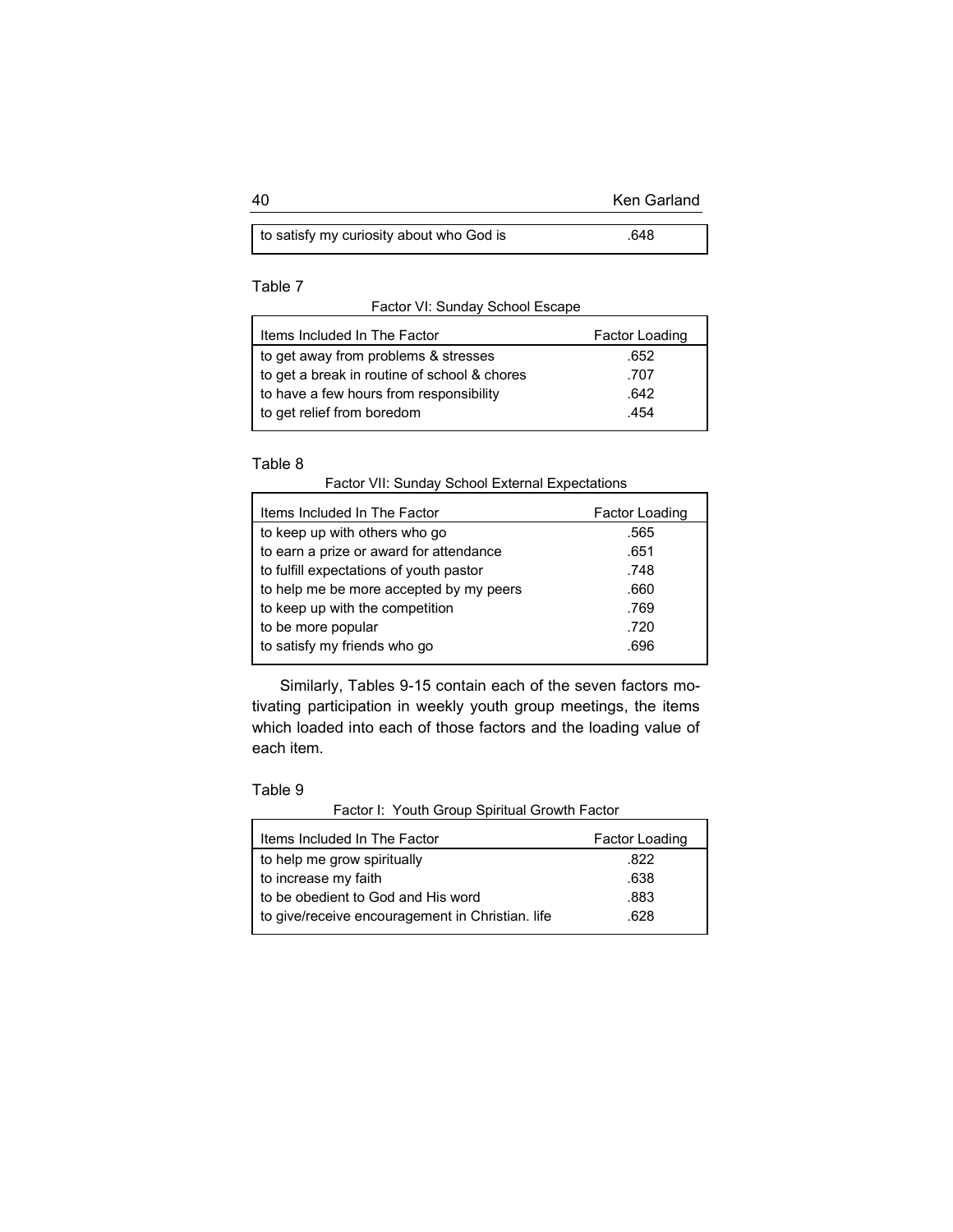Table 10

Factor II: Youth Group Identity Formation Factor

| Items Included In The Factor          | <b>Factor Loading</b> |
|---------------------------------------|-----------------------|
| to help change my life                | .735                  |
| to get a sense of purpose for my life | .675                  |
| to use my spiritual gifts             | .714                  |
| to understand my personal problems    | .531                  |

## Table 11

Factor III: Youth Group Cognitive Interest Factor

# Table 12

Factor IV: Youth Group Social Stimulation Factor

| Items Included In The Factor                    | Factor Loading |
|-------------------------------------------------|----------------|
| to make new friends                             | .626           |
| to get acquainted with friendly people          | .692           |
| to fulfill a personal need for associations and | .558           |
| friendships                                     |                |
| to share my life with other people              | .545           |
| to participate in group activities              | .642           |

## Table 13

Factor V: Youth Group Integration with Life Factor

| Items Included In The Factor                  | Factor Loading |
|-----------------------------------------------|----------------|
| to broaden my perspective on life             | .633           |
| to provide a contrast to other things learned | .737           |
| to help me understand and relate to people    | .516           |
| to provide a contrast to the rest of my life  | .578           |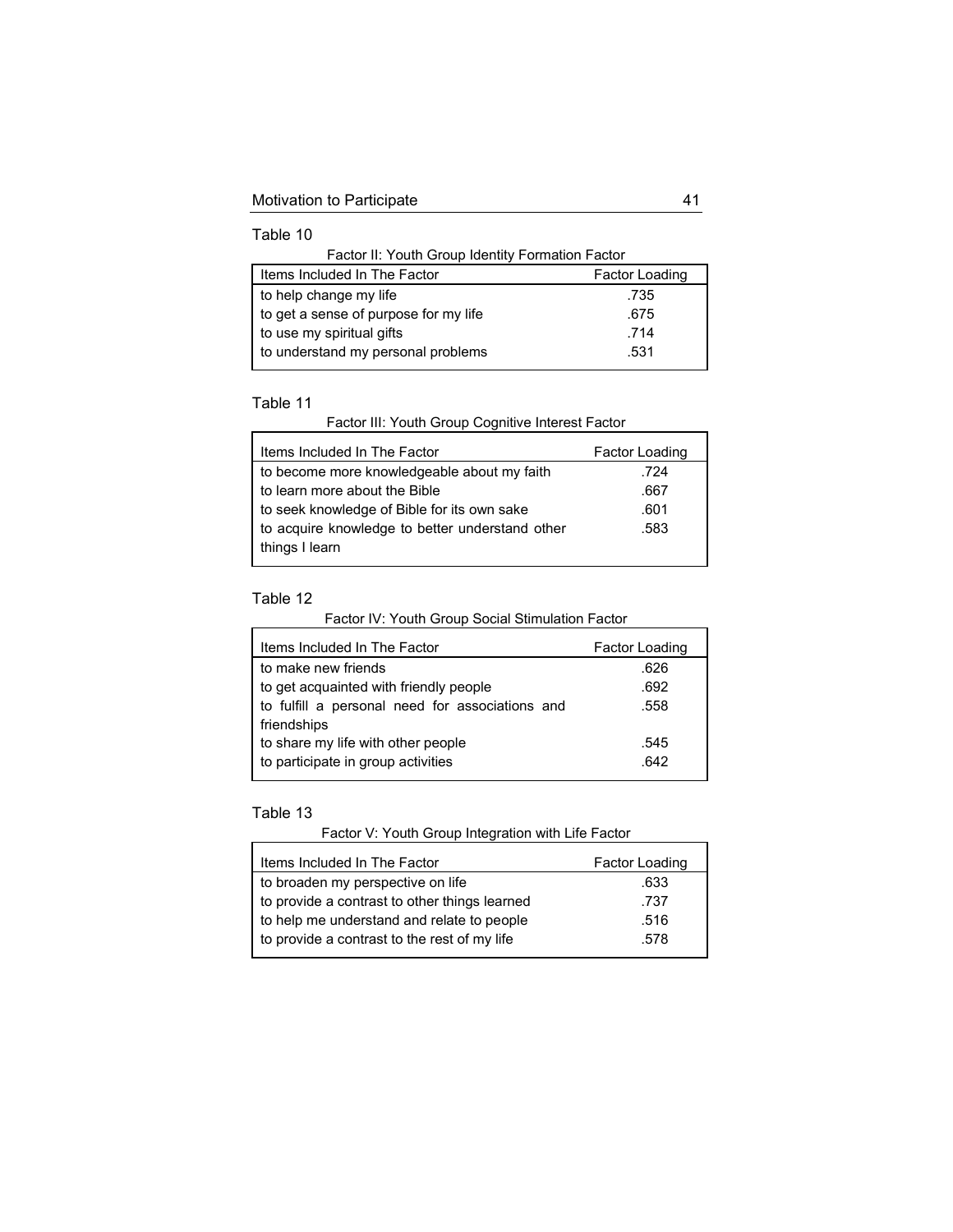Table 14

| Factor VI: Youth Group Escape |
|-------------------------------|
|-------------------------------|

| Items Included In The Factor                | Factor Loading |
|---------------------------------------------|----------------|
| to keep myself from becoming a couch potato | .575           |
| to get relief from boredom                  | .610           |
| to find an alternative to TV                | .558           |
| to escape an unhappy relationship           | .592           |

## Table 15

| Items Included In The Factor            | Factor Loading |
|-----------------------------------------|----------------|
| to satisfy the demands of my parents    | .665           |
| to keep up with others who go           | .640           |
| to earn a prize or award for attending  | .713           |
| to fulfill expectations of youth pastor | .649           |
| to become more accepted by my peers     | .675           |
| to keep up with competition from others | .762           |
| to be more popular                      | .735           |
| to satisfy my friends who go            | .759           |

Factor VII: Youth Group External Expectations

Seven factors which obtained an eigenvalue of 1.0 or higher emerged as a motivation to participate in each program area. However an examination of the mean scores of each of these factors as a motivator is interesting. Two Sunday school factors (spiritual growth and Pleasing God) obtained a mean score of 5.25 on a 1-6 scale, two Sunday school factors (Service to Others and Social Contact) obtained a mean score of 4.25-4.50, one Sunday school factor (Identity Formation) obtained a mean score of 4.00 and two Sunday school factors (Escape and External Expectations) obtained mean scores of less than 2.50.

Of the youth group factors, two (Spiritual Growth and Identity Formation) obtained a mean score of 4.75 on a 1-6 scale, one (Cognitive Interest) obtained a mean score of 4.50, two (Social Contact and Integration with Life) obtained a mean score of 4.00- 4.25 and two (Escape and External Expectations) obtained mean scores of less than 2.50.

With regard to the differences in motivation related to demo-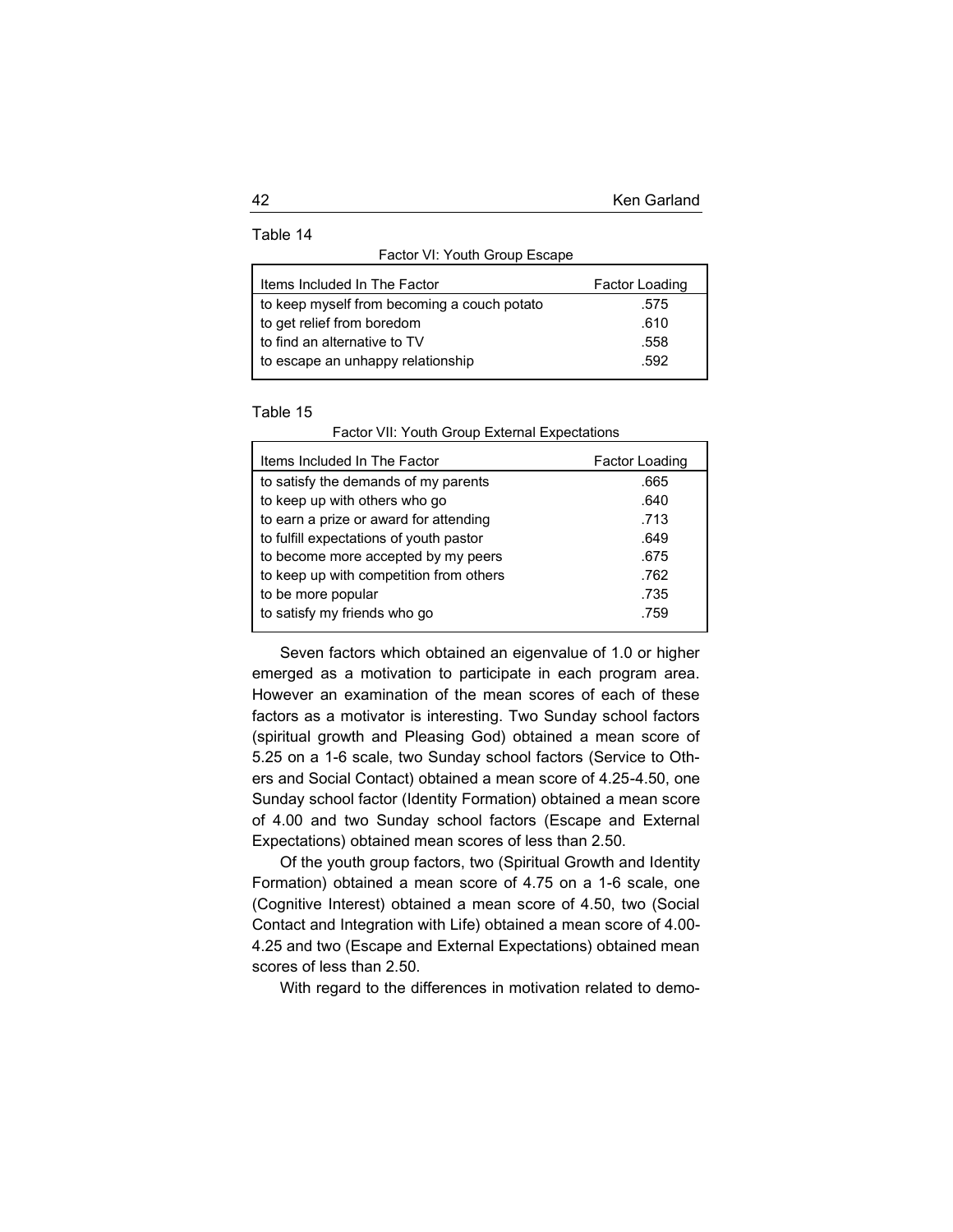graphic variables there were some interesting findings.

1. Males obtained significantly higher mean scores than females in the Sunday school External Expectations and the youth group External Expectations factors. Females, on the other hand obtained significantly higher mean scores than males in the Sunday School Spiritual Growth, Social Contact, Pleasing God and Service to Others factors as well as in the youth group Spiritual Growth, Identity Formation, and Cognitive Interest factors. The specific findings are outlined in Tables 16 and 17 below.

## Table 16

 $\mathbf{r}$ 

Differences Between Males and Females in the EPS Sunday School Factors

| Factor                        | Gen-<br>der         | N          | Mean         | S.D.         | t-value | 2-tail<br>probab. |
|-------------------------------|---------------------|------------|--------------|--------------|---------|-------------------|
| External<br>Expecta-<br>tions | Male<br>Fe-<br>male | 200<br>223 | 2.40<br>2.05 | 1.08<br>.99  | 3.48    | .0006             |
| Spiritual<br>Growth           | Male<br>Fe-<br>male | 202<br>225 | 4.95<br>5.30 | .87<br>.66   | 4.74    | .0001             |
| Social<br>Contact             | Male<br>Fe-<br>male | 201<br>225 | 4.18<br>4.40 | 1.06<br>1.05 | 2.13    | .03               |
| Honor to<br>God               | Male<br>Fe-<br>male | 207<br>226 | 4.99<br>5.24 | 1.06<br>.91  | 2.63    | .009              |
| Service to<br>Others          | Male<br>Fe-<br>male | 204<br>225 | 4.18<br>4.59 | 1.08<br>9.95 | 4.18    | .0001             |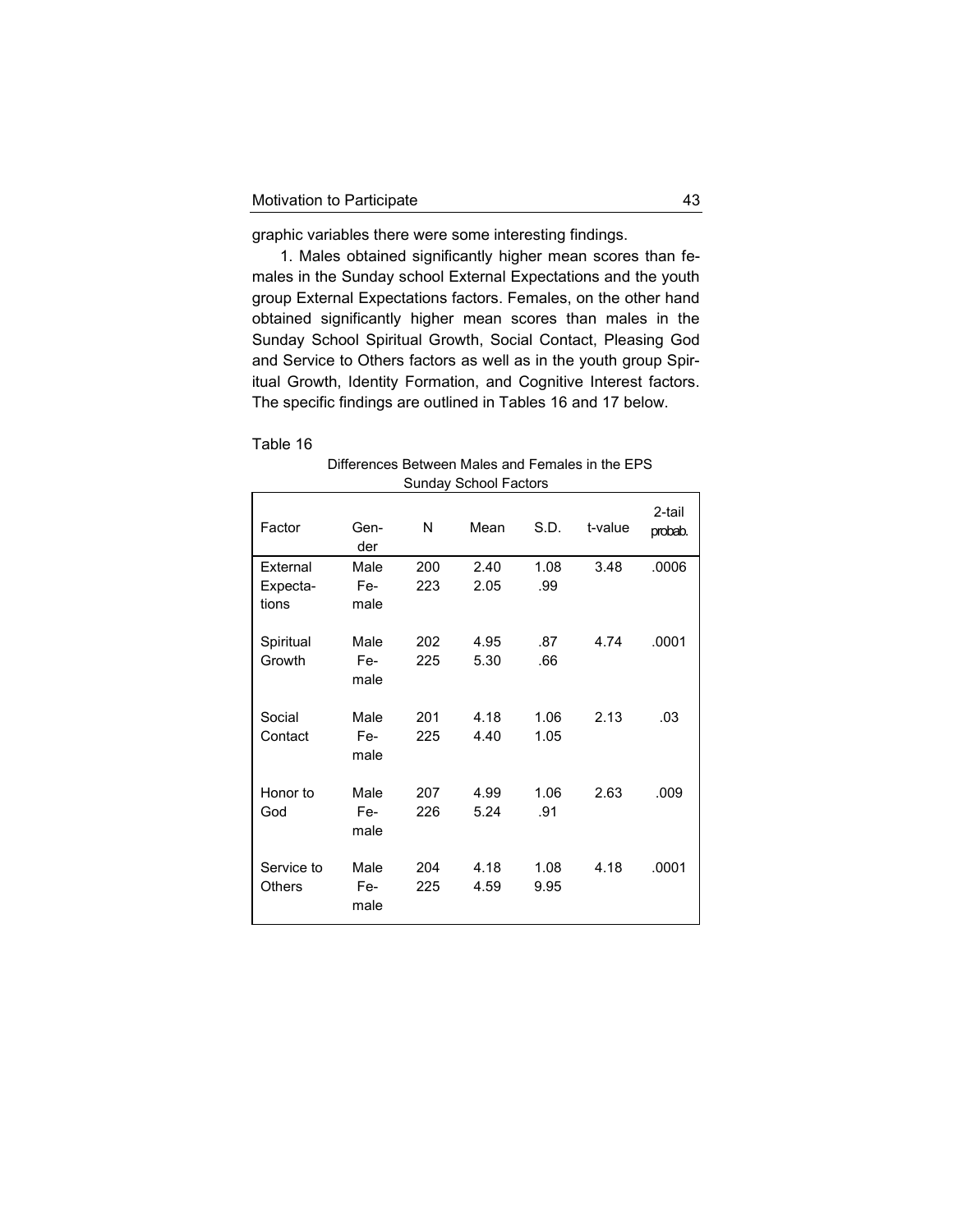|                       |                     |            | Youth Group Factors |              |         |                   |
|-----------------------|---------------------|------------|---------------------|--------------|---------|-------------------|
| Factor                | Gen-<br>der         | N          | Mean                | S.D.         | t-value | 2-tail<br>probab. |
| Spiritual             | Male                | 184        | 4.57                | 1.05         | 3.11    | .002              |
| Growth                | Fe-<br>male         | 216        | 4.87                | .93          |         |                   |
| Identity              | Male                | 192        | 4.54                | .99          | 3.46    | .0006             |
| Formation             | Fe-<br>male         | 220        | 4.86                | .88          |         |                   |
| External              | Male                | 189        | 2.66                | 1.25         | 4.97    | .0001             |
| Expecta-<br>tions     | Fe-<br>male         | 221        | 2.11                | .98          |         |                   |
| Cognitive<br>Interest | Male<br>Fe-<br>male | 193<br>221 | 4.51<br>4.73        | 1.05<br>1.01 | 2.15    | .03               |

# Differences Between Males and Females in the EPS Youth Group Factors

2. With regard to Sunday school participation, significant differences in mean scores were found which were related to how long the respondent had been a Christian. Those respondents who had become a Christian during their adolescent years had higher mean scores on the Identity Formation Factor than respondents who had become a Christian during childhood or early childhood.

Secondly, those who had adolescent conversions had higher mean scores on the Escape Factor than those who had become Christians during their elementary school years with regard to Sunday school participation. The significant results are in Tables 18.

Table 18

Differences Between Tenure as a Christian and Significant Sunday School Factors

Identity Formation

Table 17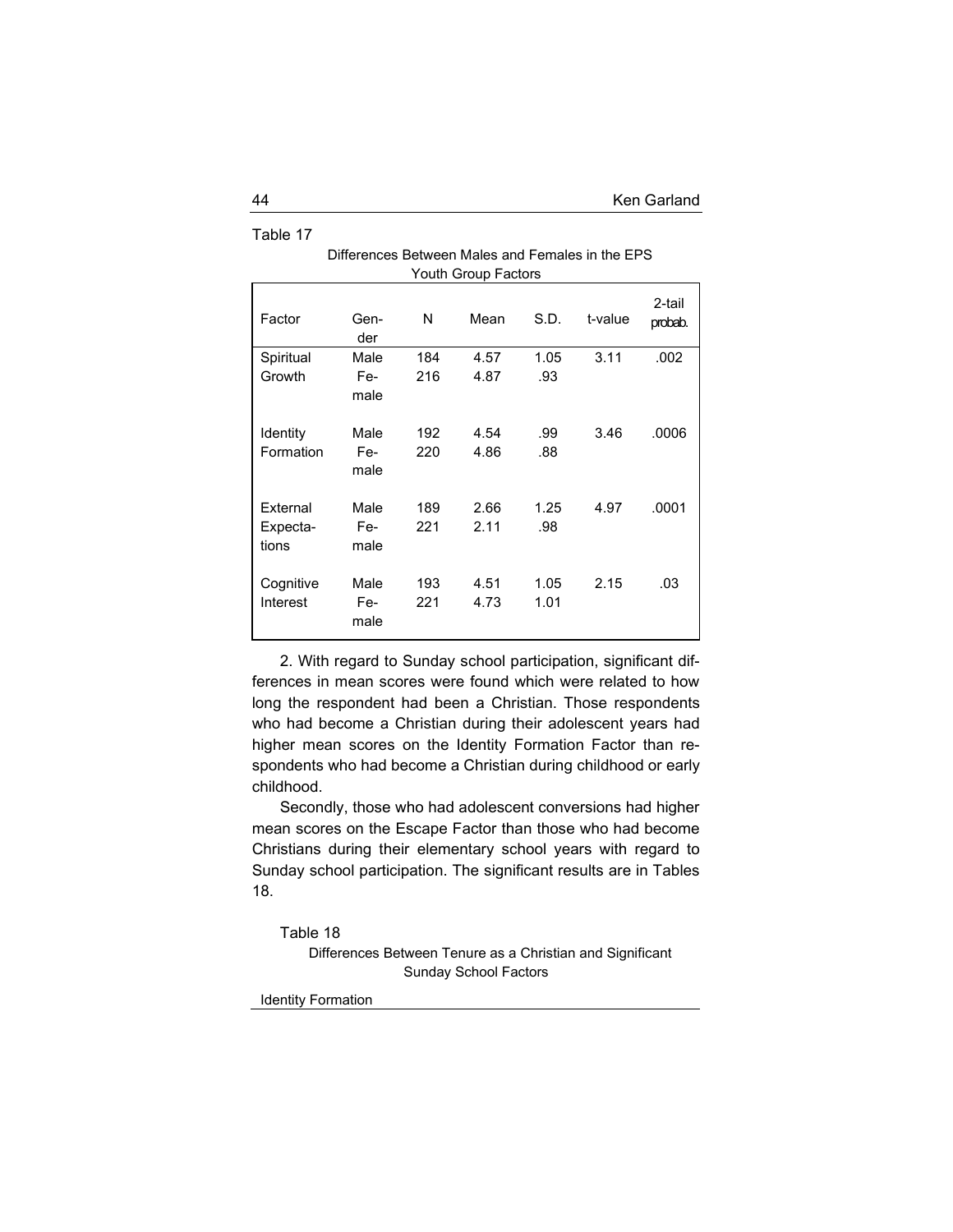#### Motivation to Participate 45

|                                 | df  | SS             | M Square     | F-test |     |
|---------------------------------|-----|----------------|--------------|--------|-----|
| Between groups<br>Within groups | 389 | 7.57<br>472.64 | 3.78<br>1.22 | 3.11   | .05 |
| Total                           | 391 | 480.21         |              |        |     |

| N   | Mean | SD   |
|-----|------|------|
| 121 | 4.25 | 1.07 |
| 182 | 3.97 | 1.10 |
| 89  | 3.92 | 1.16 |
|     |      |      |

| Escape                                   |                 |                           |               |        |      |
|------------------------------------------|-----------------|---------------------------|---------------|--------|------|
|                                          | df              | SS                        | M Square      | F-test | Р    |
| Between groups<br>Within groups<br>Total | 2<br>402<br>404 | 20.09<br>577.11<br>597.20 | 10.04<br>1.44 |        | .001 |

| <sup>-</sup> enure | N   | Mean | SD   |  |
|--------------------|-----|------|------|--|
| Adolescent         | 124 | 2.98 | 1.25 |  |
| Elementary         | 186 | 2.45 | 1.15 |  |
| Early Childhood    | 95  | 2.75 | 1 22 |  |
|                    |     |      |      |  |

The Sunday school factors were studied in relation to size of the respondent's youth group. With regard to Sunday school participation, it was found that students from large youth groups (51 or more students) had significantly higher mean scores than students from small youth groups (fewer than 20 students) on the Spiritual Growth Factor. Large group students also obtained significantly higher mean scores than small group students on the Escape Factor with regard to motivation to participate in Sunday school. Finally, students from medium sized groups (21-50 students) obtained significantly higher mean scores than small group students on the Service to Others Factor with regard to motivation to participate in Sunday school. Table 19 records the findings

Table 19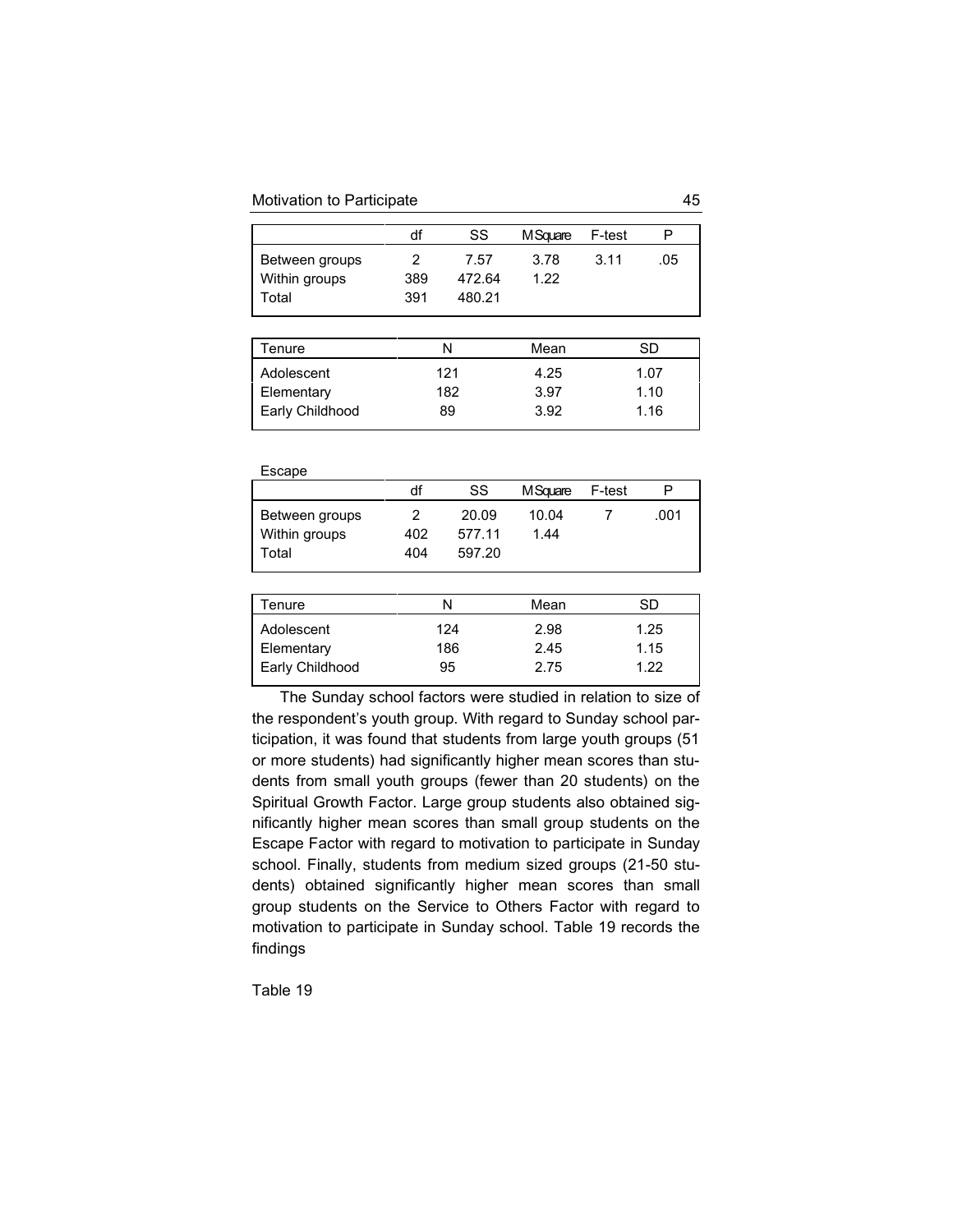# Differences Between Significant Sunday School Factors and Youth Group Size

| Spiritual Growth                         |                 |                          |             |        |     |
|------------------------------------------|-----------------|--------------------------|-------------|--------|-----|
|                                          | df              | SS                       | M Square    | F-test |     |
| Between groups<br>Within groups<br>Total | 2<br>424<br>426 | 4.09<br>259.32<br>263.41 | 2.05<br>.61 | 3.34   | .04 |
|                                          |                 |                          |             |        |     |

| Size                     | Ν                | Mean                 | SD                |
|--------------------------|------------------|----------------------|-------------------|
| Small<br>Medium<br>Large | 107<br>92<br>228 | 4.98<br>5.12<br>5.22 | .82<br>.97<br>.67 |
|                          |                  |                      |                   |

# Escape

|                | df  | SS     | MSquare F-test |      | Р   |
|----------------|-----|--------|----------------|------|-----|
| Between groups | 2   | 9.41   | 4.71           | 3.17 | .04 |
| Within groups  | 430 | 638.92 | 1.49           |      |     |
| Total          | 432 | 648.33 |                |      |     |

| Size   | Ν   | Mean | SD   |
|--------|-----|------|------|
| Small  | 110 | 2.48 | 1.22 |
| Medium | 92  | 2.73 | 1.17 |
| Large  | 231 | 2.83 | 1.24 |
|        |     |      |      |

# Service to Others

|                | df  | SS     | M Square | F-test |     |
|----------------|-----|--------|----------|--------|-----|
| Between groups | 2   | 9.57   | 4.79     | 4.57   | .01 |
| Within groups  | 426 | 445.76 | 1.05     |        |     |
| Total          | 428 | 455.33 |          |        |     |

| Size   | Ν   | Mean | SD   |
|--------|-----|------|------|
| Small  | 109 | 4.17 | 1.08 |
| Medium | 92  | 4.61 | 1.05 |
| Large  | 228 | 4.41 | .98  |
|        |     |      |      |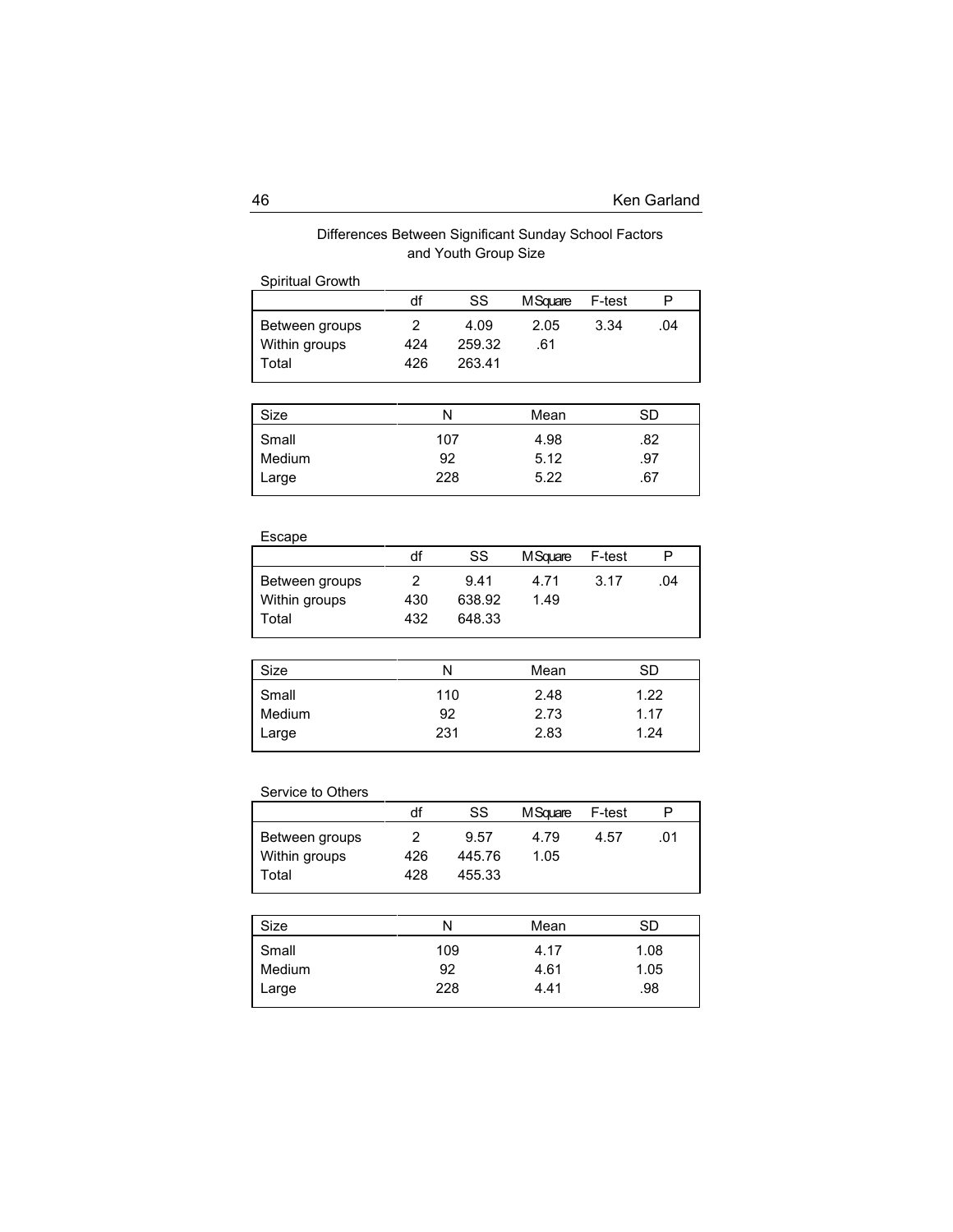A study of motivation to participate in weekly youth group meetings was conducted using the same size limitations. Significant differences were found in the Spiritual Growth Factor. Students from both large and medium sized groups had significantly higher mean scores than students from small groups on the Spiritual Growth Factor. Significant differences were also found in the Cognitive Interest Factor. Students from both large and medium sized groups had significantly higher mean scores than students from small groups on the Cognitive Interest Factor. The findings are charted in Table 20 below.

## Table 20

Spiritual Growth

Differences Between Significant YG Factors and Youth Group Size

|                | df  | SS     | M Square | F-test | P    |
|----------------|-----|--------|----------|--------|------|
| Between groups |     | 11.96  | 5.98     | 6.23   | .002 |
| Within groups  | 397 | 381.30 | .96      |        |      |
| Total          | 399 | 393.26 |          |        |      |
|                |     |        |          |        |      |

| Size   | N   | Mean | SD   |
|--------|-----|------|------|
| Small  | 101 | 4.44 | 1.08 |
| Medium | 90  | 4.83 | 1.07 |
| Large  | 209 | 4.84 | .88  |
|        |     |      |      |

#### Cognitive Interest

|                | df  | SS     | M Square | F-test | P   |
|----------------|-----|--------|----------|--------|-----|
| Between groups |     | 6.29   | 3.15     | 2.99   | .05 |
| Within groups  | 411 | 433.05 | 1.05     |        |     |
| Total          | 413 | 439.34 |          |        |     |

| Size          | Ν   | Mean | SD   |
|---------------|-----|------|------|
| Small         | 104 | 4.41 | 1.15 |
| <b>Medium</b> | 93  | 4.70 | 1.07 |
| Large         | 217 | 4.70 | .94  |
|               |     |      |      |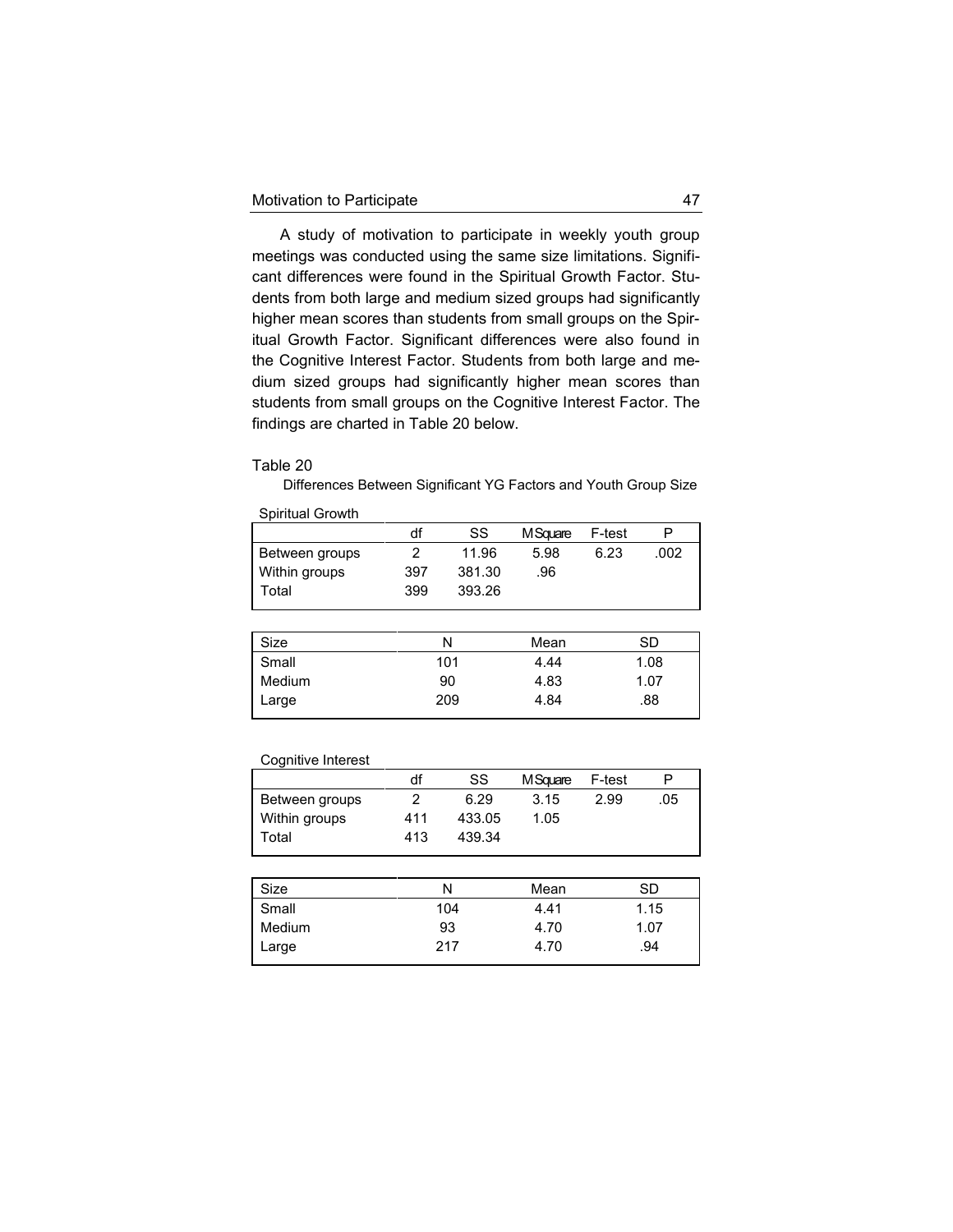#### **Conclusions**

This study of the high school students of the CBA of Southern California identified seven factors which motivated high school students to participate in Sunday school and seven factors which motivated them to participate in weekly youth group meetings. The Sunday school factors were Spiritual Growth, Honor to God, Service to Others, Social Contact, Identity Formation, Escape, and External Expectations. The weekly youth group factors were Spiritual Growth, Identity Formation, Cognitive Interest, Social Stimulation, Integration with Life, Escape, and External Expectations.

## Sunday School Participation

With regard to Sunday school participation, students in this study participate in Sunday school because they have a desire to grow spiritually coupled with a desire to honor God in their lives. They see participating in Sunday school as a means to accomplish both of those motives. The fact that three separate religious factors emerged indicated that no one religious or spiritual motive was sufficient to explain why these students participated in Sunday school. The study identified perceived differences between spiritual growth, giving honor to God and performing service for their church relating to three possible biblical motives for participation.

The three EPS Sunday school factors of Service to Church, Social Contact, and Identity Formation obtained mean scores between 3.50-4.49 indicating that these, too, are relatively strong motivational factors with regard to Sunday school participation. The mean scores of the EPS Sunday school factors taken as a whole, indicated that the students in this study were motivated to participate in Sunday school more by desires related to their own personal relationships with God and other people around them than by any expectations from outside themselves or by desires related to escaping some unpleasantness in their lives.

With regard to Sunday school participation there were some findings which were unexpected. First of all, the Cognitive Interest Factor was not present as a motivator to participate in Sun-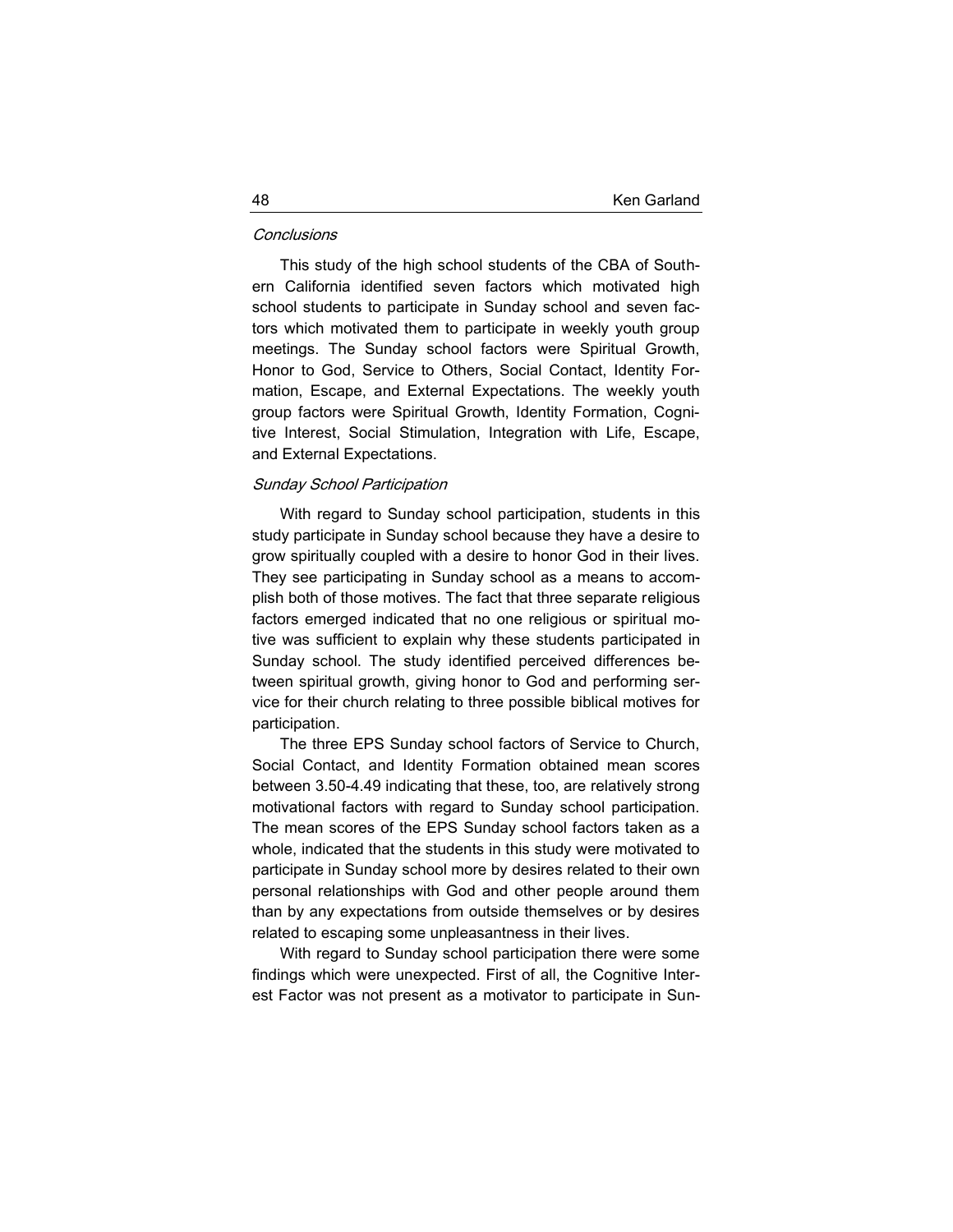day school. The traditional view of Sunday school among churches like those of the CBA is that it is the agency of Christian education which exists primarily for teaching the Bible (Westing, 1984; Willis, 1979). It has been generally assumed that students who participate in Sunday school would do so, at least in part, because they enjoy learning the Bible and want to learn it more. This motivation was not present as a factor regarding Sunday school participation. This by no way meant that students participating in Sunday school were not learning. It did indicate, however, that students were not necessarily motivated to participate in Sunday school for the sake of learning.

Second, the strength of the Social Contact Factor as the fourth highest motivator to participate in Sunday school was somewhat unexpected. Because developing meaningful human relationships is such an important part of the development of identity in adolescents (Erikson, 1959; Havighurst, 1951; Shelton, 1983), it was believed that socialization would be a motivating factor. However it was originally thought that socialization as a motivator would be less prominent with regard to participation in Sunday school. Generally, most church youth programs put less emphasis on socialization among students in Sunday school than in other programs (Gadd, 1987). Further, it was believed that the attitude of high school students toward the early Sunday morning time frame usually occupied by Sunday school served to inhibit high levels of socialization among the students (Richards, 1985). However, the respondents indicated that desires related to forming social contacts were strongly motivational to participation in Sunday school and shared little of the concerns expressed about either the emphasis of the program nor the time of day the program took place. This would suggest that the Social Contact Factor was such a strong motivator to participate that the students were willing to take advantage of any opportunity to satisfy the desires related to that motivation regardless of when it occurred or whether the program was structured for that purpose by the leaders or not.

Third, it was thought that the External Expectations Factor, particularly the items related to satisfying the demands of par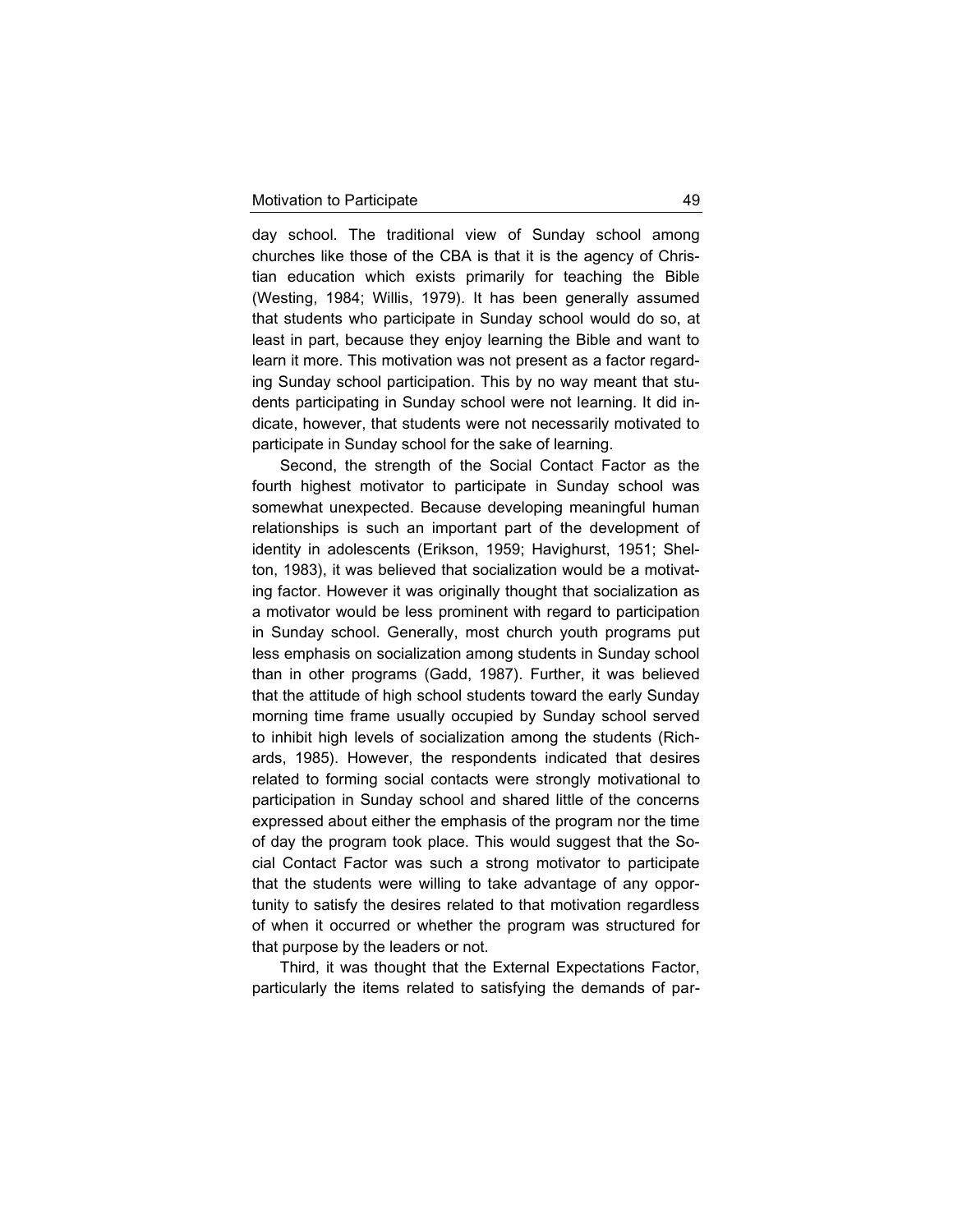ents, would be a stronger motivator to participation in Sunday school than it was. Right or wrong, the perception among youth work professionals for some time has been that students are less motivated to participate in Sunday school than in other ministries to the youth group (Veerman, 1988). Reasons for this are often related to the feeling that Sunday school meets at an inopportune hour, is not as much fun, and, maybe, is not as relevant to real life in the minds of the students as other program options. Therefore, it was believed that at least a significant number of students participating in Sunday school were doing so because of parental, youth leader, or peer expectations. Even though the expectations of others did emerge as a factor motivating Sunday school participation, the mean scores were so low that this factor must be seen as quite weak in comparison to the others. It ranked last in the list of seven factors with only 15.11% of the respondents indicating that it was a significant factor motivating them to participate in Sunday school.

Fourth, if one thought of Service to Others in terms of missions opportunities, then this factor would be less likely to be a motivator to participate in Sunday school than it would be with regard to youth group participation. Most church youth groups offer service opportunities to students more as a function of youth group meetings than Sunday school. However, if one takes a broader view of the issue of service, seeing it in terms of any form of ministry to another person, the Service to Others Factor would be more likely to increase as a motivator to participate in Sunday school. This research shows that many churches, especially smaller ones, often use high school students as volunteers in ministry with smaller children in their programs. This volunteer ministry may have represented service to others by respondents who identified it with Sunday school participation because it took place at the same time.

## Youth Group Participation

The pattern of motivations to participate in weekly youth group meetings was similar in some respects and quite different in others when compared to Sunday school motivation to partici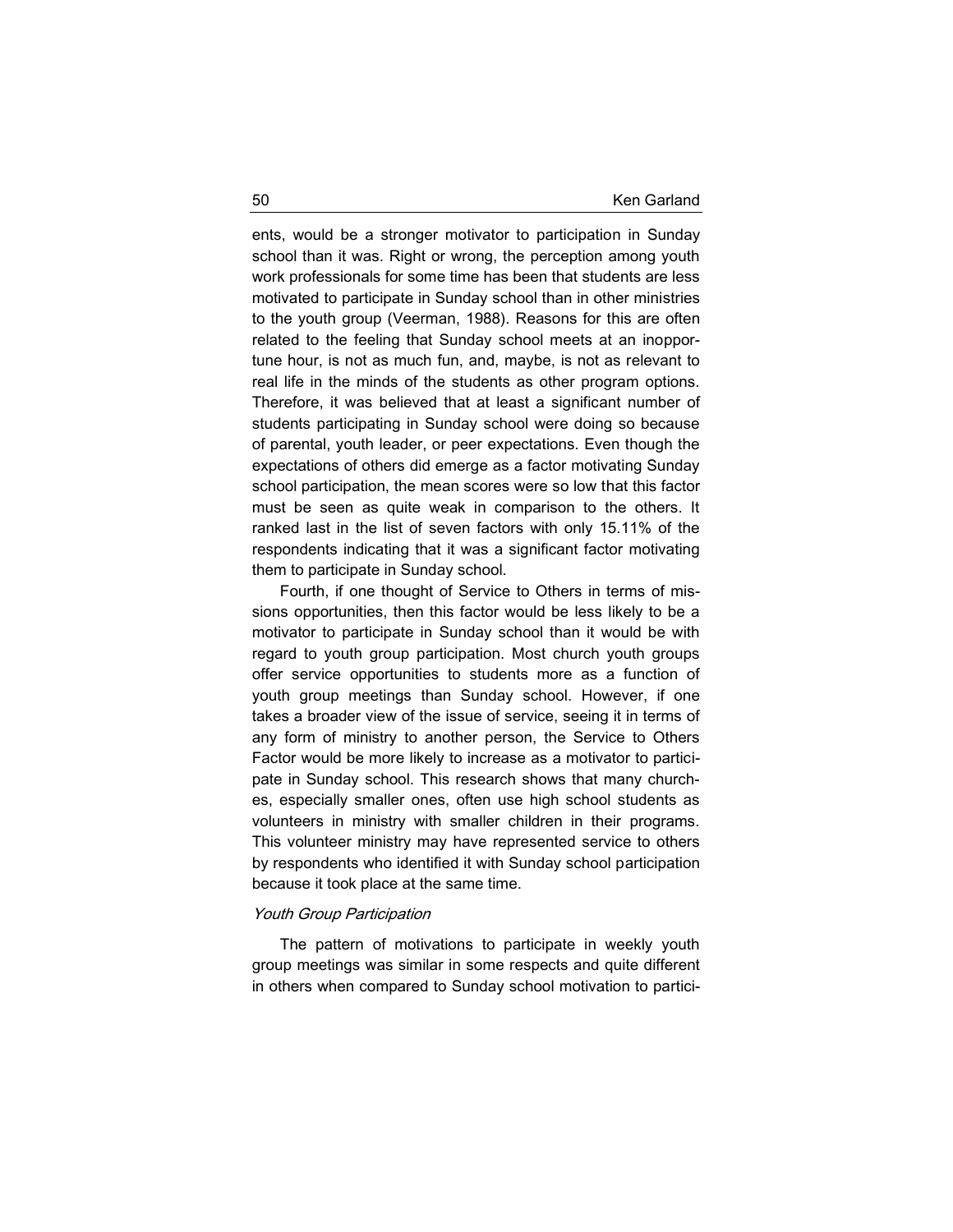pate. Three factors; Spiritual Growth, Identity Formation, and Cognitive Interest, emerged with significantly higher mean scores than the other four factors. This seemed to be a clear indication that students are motivated to participate in youth group meetings more by desires related to building good relationships with God and other people. The exceptions to that rule would seem to be the Cognitive Interest and the Identity Formation Factors. However, upon closer examination, the Cognitive Interest Factor contains items related to learning more about the Bible and about one's faith, not for the purpose of being able to answer questions on an examination, but simply for the sake of knowing those things. The fact that students rated this factor as third highest and the Spiritual Growth Factor highest might indicate that they see the two factors as contributing to each other.

Identity formation, likewise, seemed an exception to the rule. However, the items in that factor related to life change, life purpose, and understanding self. All of these can readily be seen as aspects of developing better relationships both with God and with other people. Therefore, this factor also seems strongly connected to the relationship theme which seemed to emerge.

There were some unexpected findings related to motivation to participate in weekly youth group meetings. As has already been stated, it was expected that the Cognitive Interest Factor would be prominent with regard to motivation to participate in Sunday school. However, the respondents indicated that learning was one of the more effective factors motivating them to participate in youth group meetings rather than Sunday school. How could this be explained? Several factors might have been important at this point. In most of the churches surveyed, youth group meetings were more casual and less rigid in format and function than Sunday school classes. This flexibility has often been very attractive to adolescent students and could have been a contributor to a feeling that learning was more fun and more relevant in youth group meetings than in Sunday school classes.

A second factor which was suggested as an explanation was that often students had a better opportunity to get acquainted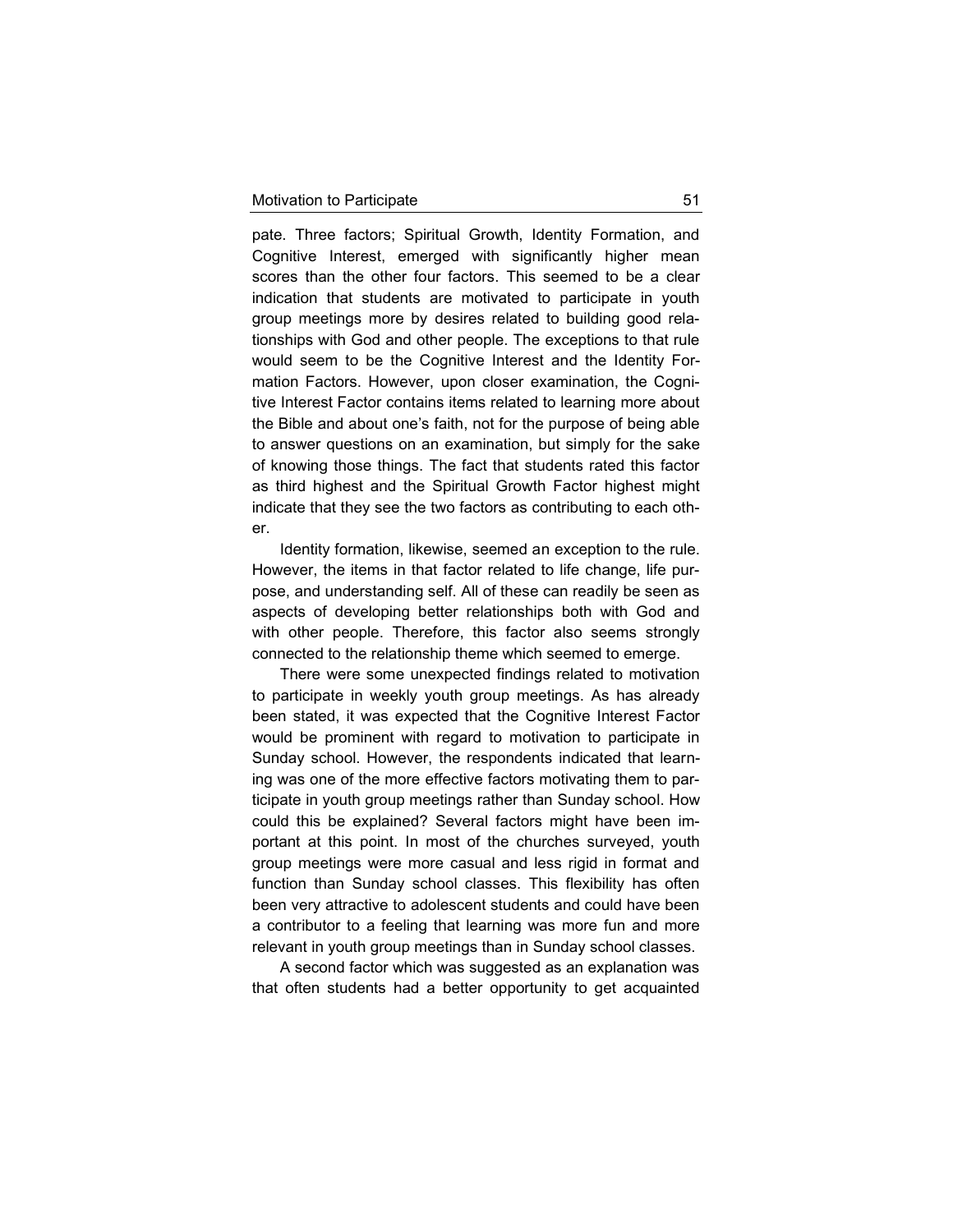with the youth group leaders than they did with the Sunday school teachers. In situations where that was true, it was reasonable to believe that students were more interested in learning for the sake of learning.

Second, it was initially believed that weekly youth group meetings were programs and activities which contribute to higher levels of socialization. Thus, it was hypothesized that the Social Stimulation Factor would be the strongest motivator to participation in youth group meetings. A look at the relative mean scores of the strongest factors motivating youth group participation indicated that Social Stimulation, with a mean score of 4.30, was the fourth highest motivator as measured by mean scores. The three strongest youth group motivational factors and their mean scores were Spiritual Growth at 4.73, Identity Formation at 4.71, and Cognitive Interest at 4.63. In evaluating these mean scores in light of the real lower and upper limits, Social Stimulation was clearly not as important as a motivator to participate as Spiritual Growth, Identity Formation, and Cognitive Interest, all of which obtained mean scores within the 4.50-5.49 mean score range.

Third, the emergence of the Integration with Life Factor was unexpected. While developmental considerations were seen as important by several of the researchers on adult and adolescent motivation (Boshier, 1977; Hoge & Petrillo, 1978; Utendorf, 1985), none indicated that students would ever see the integration function as a separate motivational factor. While it was the fifth highest factor of seven according to mean scores, it obtained a mean score of 4.07 indicating overall a slight agreement on the part of the respondents that this factor motivated them to participate in youth group meetings. In light of the developmental task of identity formation as described by various studies on adolescent development (Erikson, 1959; Havighurst, 1951; Shelton, 1983; Smart, 1978), it was not surprising that an integration factor emerged with regard to motivating high school students to participate in religious activity. The items which grouped to form this factor included things like; to broaden my perspective on life, to provide a contrast to other things I have learned, and to provide a contrast to the rest of my life. It could be argued that part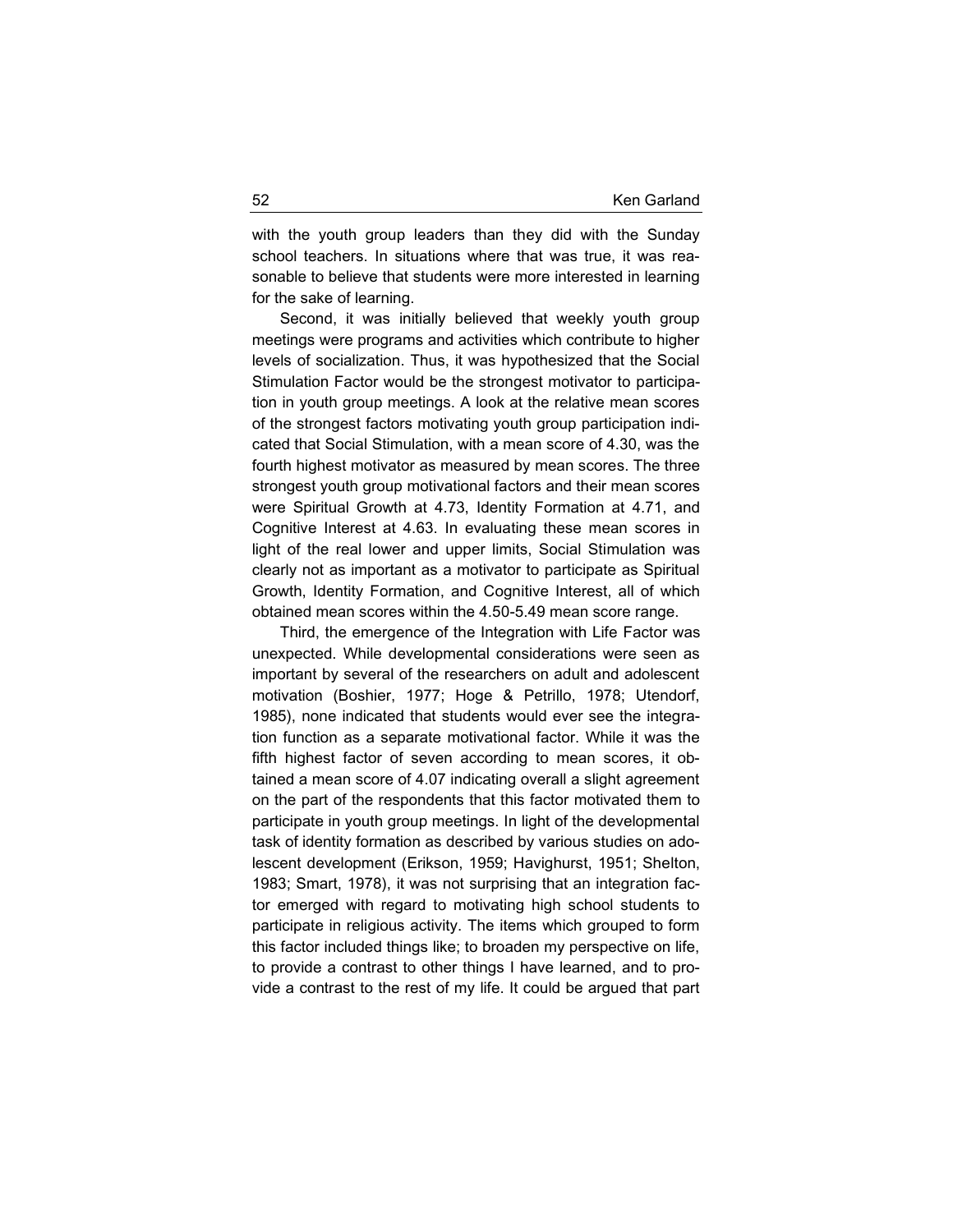of the identity formation task involves this task of integration. If that is true, this factor becomes a more expected function of adolescent motivation to participate in religious activities. If participation in religious activities is motivated, in part, by desires related to life integration, it would seem probable that weekly youth group meetings would be the likely program where this motivational factor would emerge. When given a description of integration, most of the youth leaders who participated in this study indicated that the function of integration was an intentional part of the programming of their weekly youth group meetings. To the degree that this is true, they have done well in anticipating a portion of the results of this study.

#### Implications for Ministry and Youth Group Growth

There are several practical recommendations from this study which could be made to adults who work with high school students in local church or para-church ministries. Seven are suggested in the following paragraphs.

1. High school youth workers need to know as much as they can learn about the various motivations represented in their high school youth groups. It would not be wise to assume that students are all oriented a certain way with regard to participation in youth group activities. However, this study presented evidence that these factors are there and are more complex than previously believed.

2. High school youth workers should endeavor to maintain distinctiveness in the various program activities of their ministry. It is easy for some program activities to lose their uniqueness and become similar in style and format to other program activities. This study indicated that there are some differences in factors which motivate students to participate in Sunday school and weekly youth group meetings. Those differences suggested that each of these program activities should be different from the other based upon the motivational factors which are involved in each program activity.

3. High school youth workers are encouraged not to assume that a large number of students are participating in either Sunday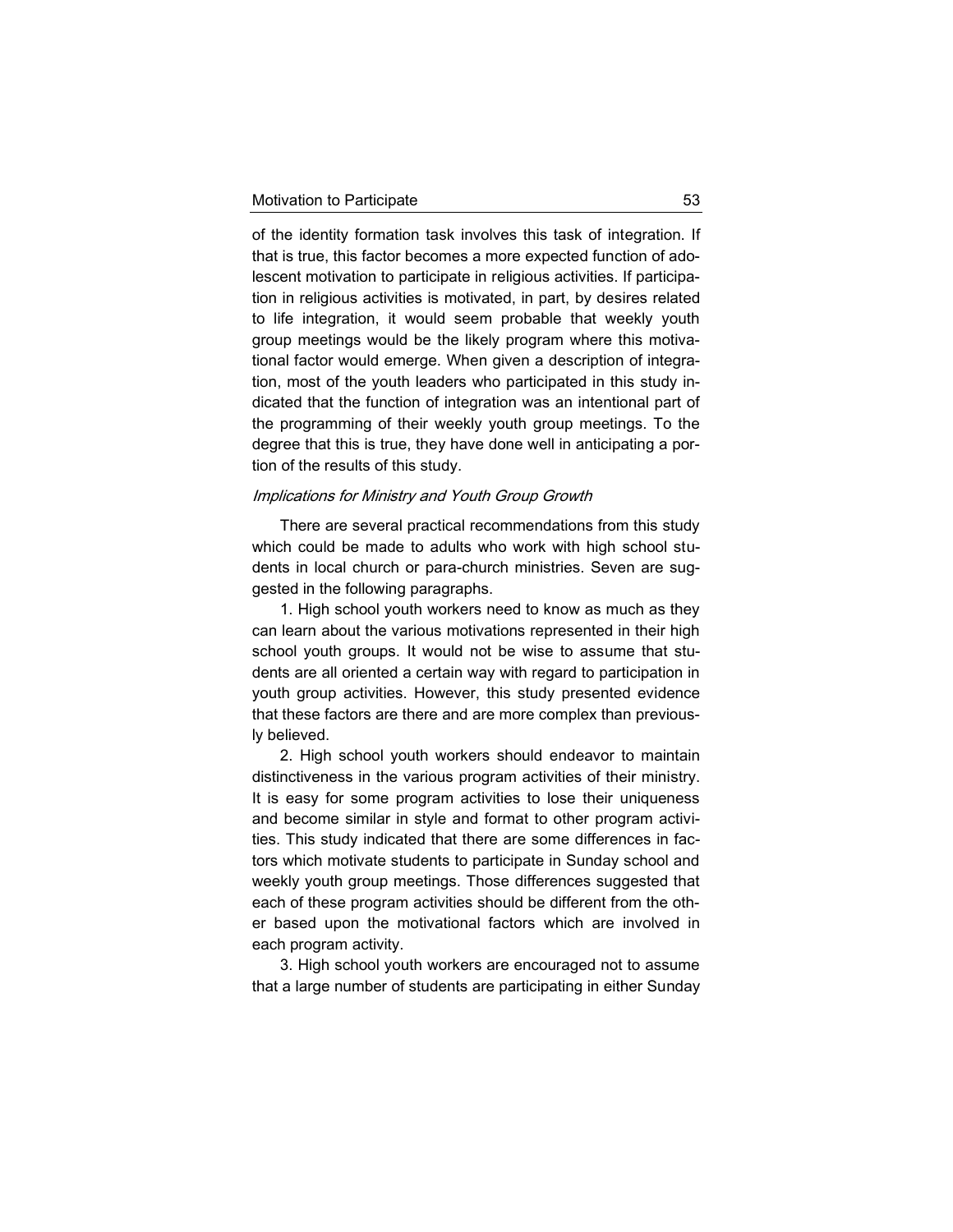school or weekly youth group meetings due to pressure from other people such as parents, peer group, siblings, or youth workers themselves or to escape some kind of unpleasantness in their lives. This study indicates that with a few exceptions, this just isn't the case. The mean scores on these two factors (External Expectations and Escape) were so low that it would be reasonable to assume that almost none of the students were significantly motivated to participate in either of the program activities studied by either of these factors.

4. High school youth workers are encouraged to view learning as a means to an end of spiritual growth; not as an end in itself. High school students like to learn and, in this study, were motivated to participate in weekly youth group meetings in great measure for the sake of learning. However, for the most part, learning to these students is a means to an end. Since the dominant motivational factor for both Sunday school and youth group meeting participation was spiritual growth, it is reasonable to think of learning as a means to that end. For many of the high school students in this study, learning just for the sake of learning will not satisfy completely. Rather, these students indicated that learning was more satisfying when it led to the satisfaction of other desires, such as spiritual growth, identity formation, and serving others.

5. High school youth workers are encouraged to continue to help high school students develop their own personal relationships with God. Further, youth workers should work to enable students to conduct those relationships with God for themselves. As was stated earlier, perhaps one reason why the Cognitive Interest Factor was prominent as a motivator to participation in youth group meetings was the feeling on the part of students that what they learned in that ministry was more relevant to the real issues of their lives than what they learned in Sunday school. Instruction which leads students to feel that they know how to deepen their relationship with God will, in most cases, seem to them to be more relevant than instruction which is more theological or theoretical.

6. It is recommended that high school youth workers find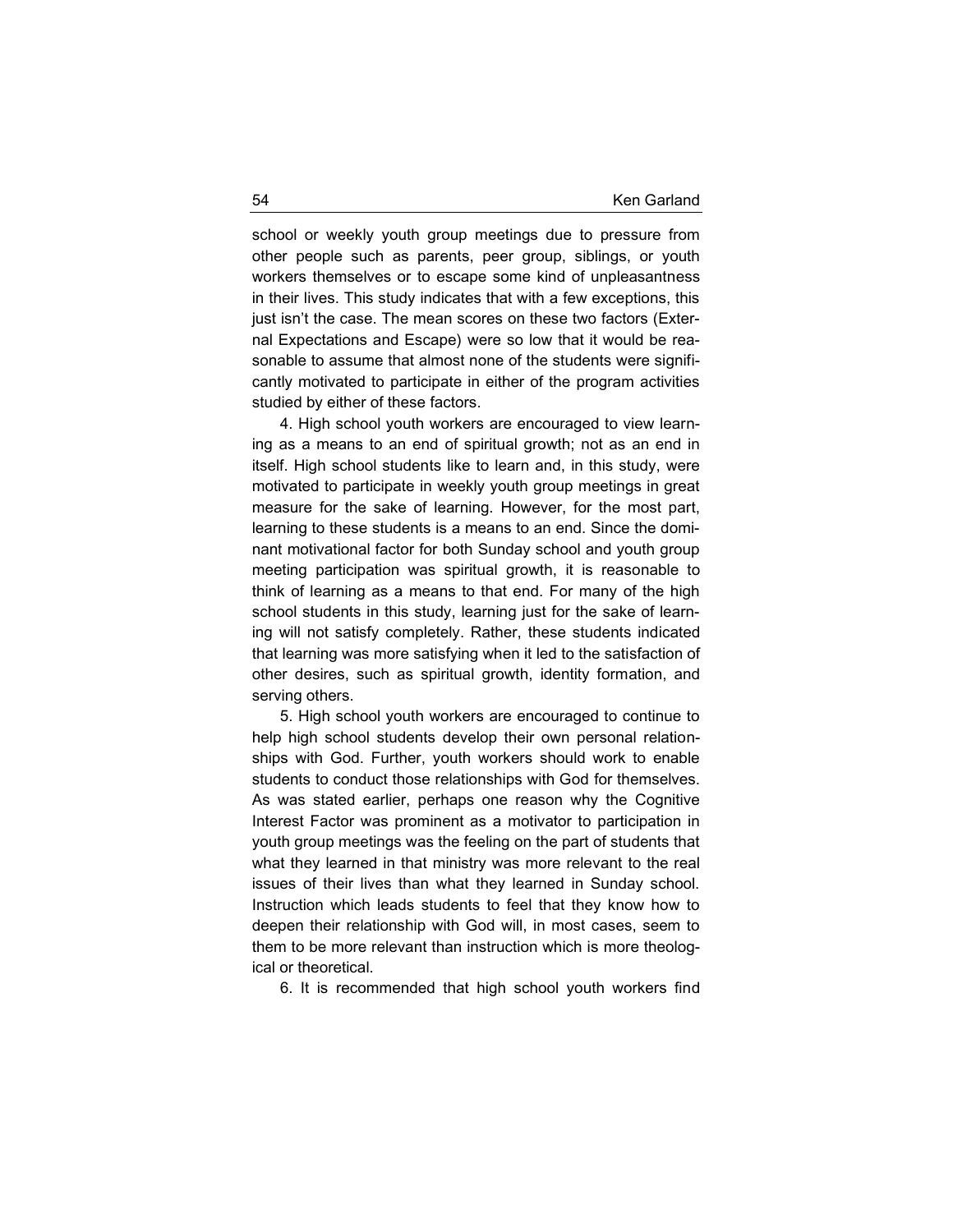more opportunities in which high school students can serve others in a significant way as part of the Sunday school ministry of the church. Many of the students in this study were motivated to participate in Sunday school by desires related to serving others. If the opportunities for service are not there for students who are so motivated, it can be expected that some of those students might cease to participate. Furthermore, offering the opportunities for service serves the two-fold function of providing for additional staff in some departments as well as giving students the chance to have this motivation for participation satisfied.

7. Finally, it is recommended that high school youth workers provide increased opportunities for students to work through the process of integrating what they are learning with the rest of life. Students in this study indicated that they looked to the weekly youth group meeting as a ministry where they could do the task of integration. They also indicated that this integration was an important function in their lives. It is through this process students discover life purpose, a sense of personal meaning and value, and some sense of self-understanding. Students in this study were motivated to participate in youth group meetings because they believed that kind of integration would take place there.

#### Recommendations for Future Study

This study attempted to identify the motivations for participation in Sunday school and weekly youth group meetings among high school students in the CBA of Southern California. This study further attempted to relate those motivations to the issues of spiritual well-being and religiosity. Several questions were answered, at least so far as they apply to the students in the population for this study. Several more questions remain unanswered. It is those unanswered questions which provide the material for possible future study.

1. A study of motivation to participate should also be conducted among other denominations in the Southern California area to find any similarities or differences which might exist. Perhaps different denominations with different philosophies of minis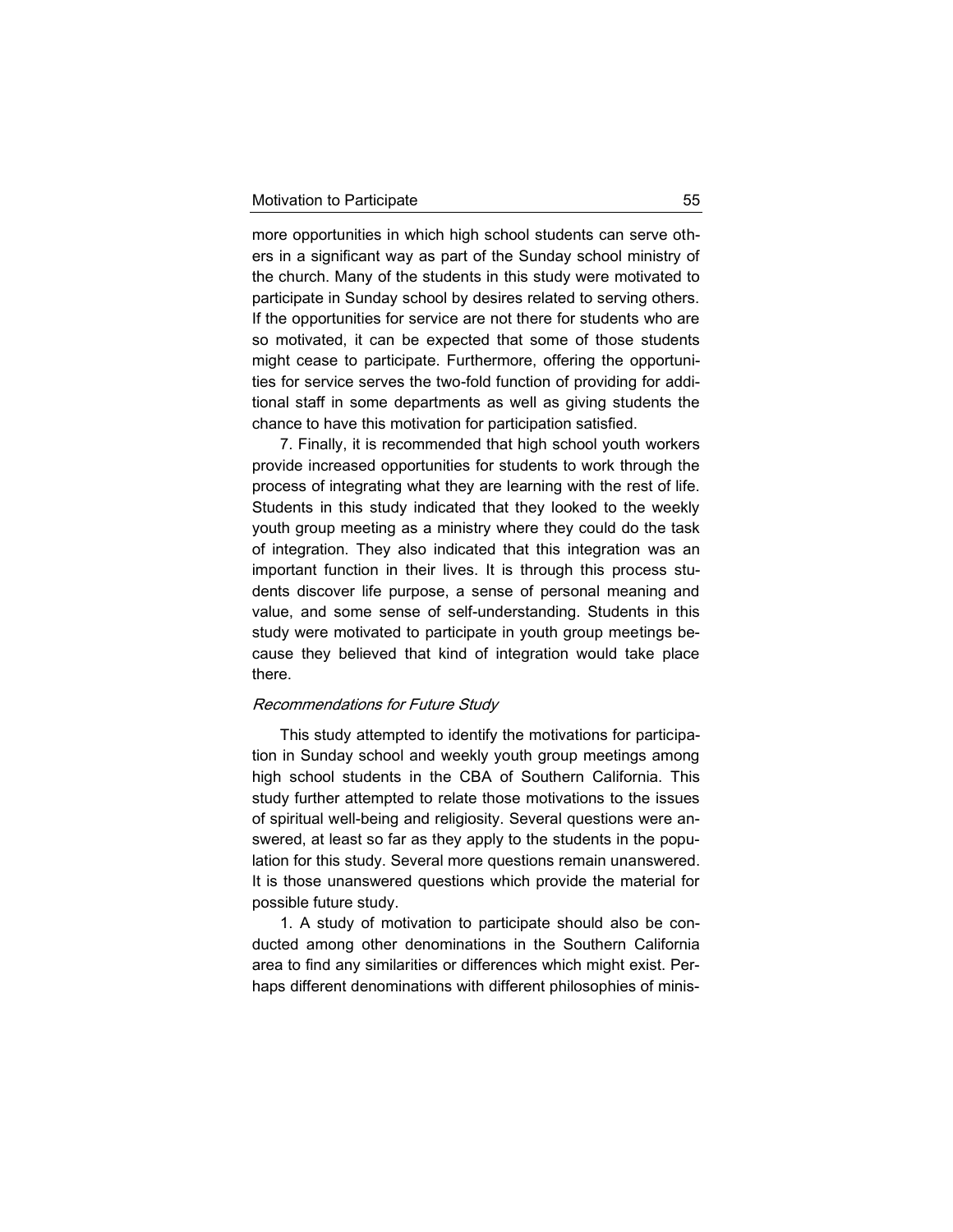try or slight differences in theological approaches would lead to different motivational factors in their high school students than those found in students from the CBA of Southern California.

2. A study of motivation to participate should be conducted among high school students in the CBA in other regions of the country to find any similarities or differences which may exist. Perhaps students in the same denomination, but living in a different part of the country would indicate different motivations for participation than those living in Southern California.

3. Motivational studies have been conducted with adults (Atkinson, 1989; Oladele, 1989) and now with high school students. Perhaps it would be helpful to attempt a study with students of junior high age in an attempt to discover the differences related to passing from junior high, through high school, through college age years, and into adulthood. Further, a longitudinal study, conducted with a group of students beginning with their junior high school years and tracking the changes in motivation to participate as they occur through high school years, college years, and into adulthood would be helpful to the understanding of how motivation to participate is affected by a variety of developmental concerns.

4. What is the effect of having a professional youth pastor on the staff of a church on these motivational factors? Do students under the ministry of a qualified professional youth pastor tend to be differently motivated than those who have no youth pastor? In what ways do students in a church with a professional youth pastor fit the motivational factors identified? In what ways do they differ?

#### **Writer**

Garland, Ken: Address:

#### **REFERENCES**

Atkinson, H. T. (1989). Factors Motivating And Deterring Participation In Adult Christian Education Opportunities In Christian And Missionary Alliance Churches Of The South Pacific District Of The United States. Unpublished doctoral dissertation,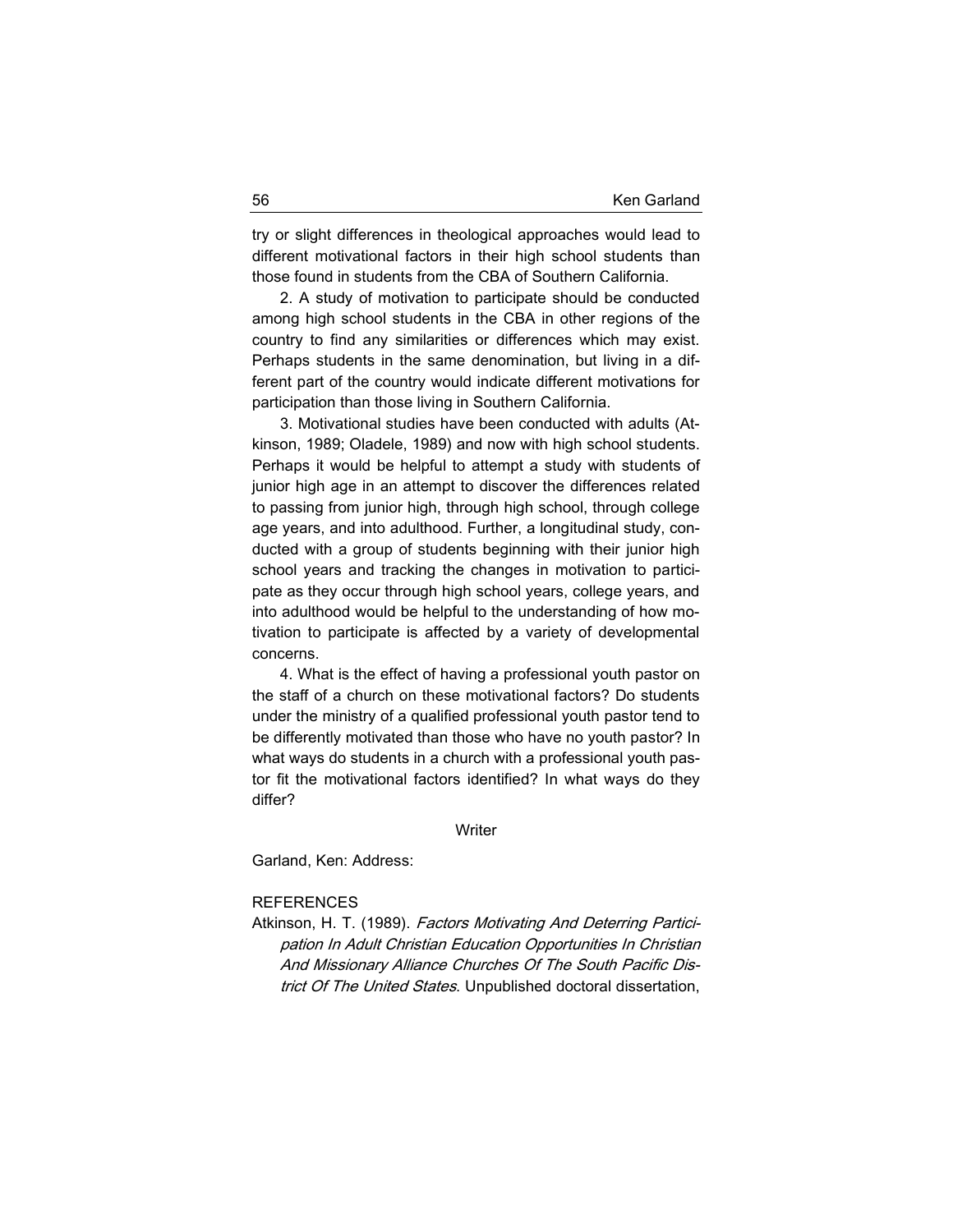Talbot School of Theology, La Mirada, CA.

- Boshier, R. (1971) "Motivational Orientations Of Adult Education Participants: A Factor Analytic Exploration Of Houle's Typology." Adult Education, 21, (2), 3-26.
- Boshier, R. (1977). "Motivational Orientations Re-Visited: Life-Space Motives And The Education Participation Scale." Adult Education, 27, (2), 89-115.
- Erikson, E. H. (1959). Identity And The Life Cycle. New York: W. W. Norton.
- Gadd, E. (1987). "Youth And The Sunday School." In W. Benson & M. Senter (Eds.) The Complete Book Of Youth Ministry. Chicago: Moody.
- Havighurst, R. J. (1951). Developmental Tasks And Education. New York: Longmans, Green.
- Hoge, D. R., & Petrillo, G. H. (1978). "Determinants Of Church Participation And Attitudes Among High School Youth." Journal for the Scientific Study of Religion, 17, (4), 359-379.
- Morstain, B. & Smart, J. C. (1974). "Reasons For Participation In Adult Education Courses: A Multivariate Analysis Of Group Differences." Adult Education, 24, (2), 83-98.
- Oladele, S. A. (1989). The Relationship Between Religiosity, The Reasons For Adult Participation And Non Participation In Christian Educational Activities In ECWA In Kwara State Of Nigeria. Unpublished doctoral dissertation, Talbot School of Theology, La Mirada, CA.
- Richards, L. O. (1985). *Youth Ministry*. Grand Rapids, MI: Zondervan.
- Shelton, C. M. (1983). Adolescent Spirituality. Chicago: Loyola University.
- Smart, M. S., Smart, R. C., & Smart, L. S. (1978). Adolescents Development And Relationships. New York: Macmillan.
- Utendorf, J. M. (1985). "Reasons For Participation In Roman Catholic Lay Ministry Training Programs." Review of Religious Research, 26, (3), 281-292.
- Veerman, D. R. (1988). Youth Evangelism. Wheaton, IL: Victor Books.
- Westing, H. J. (1984). Evaluate And Grow. Wheaton, IL: Victor